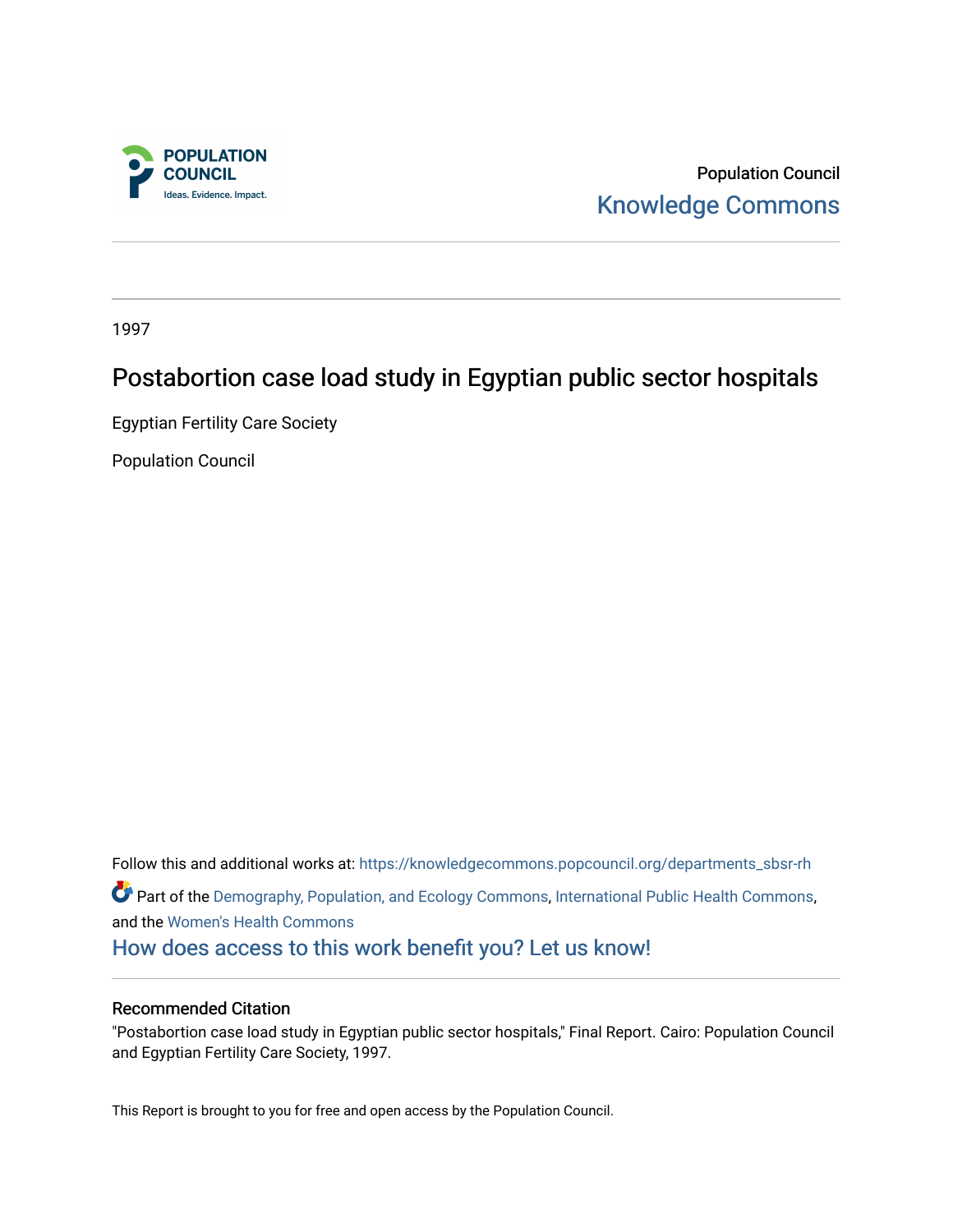**Final Report**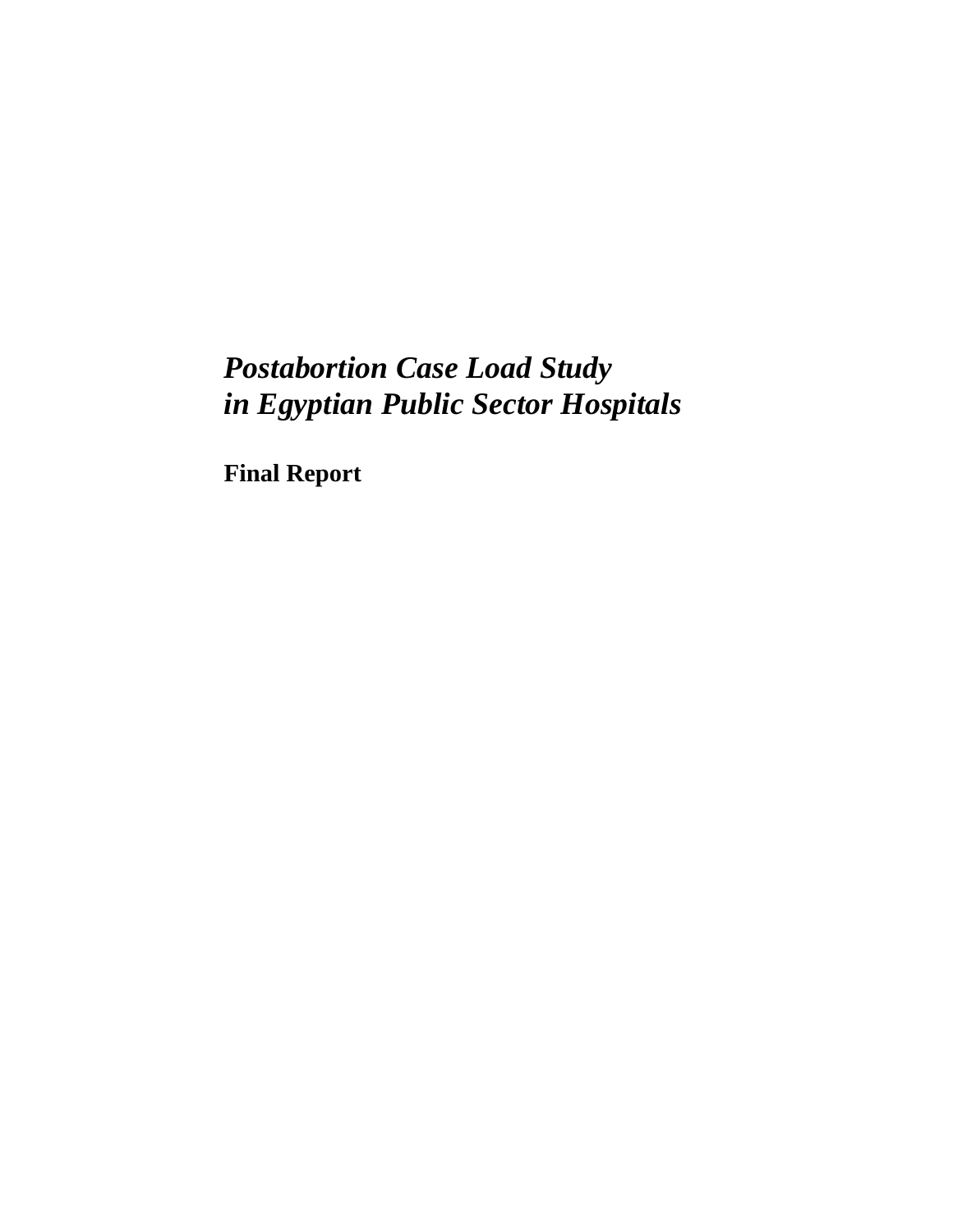*Final Report*

## **Egyptian Fertility Care Center**

Sub-contract No. C196.03A

## **The Population Council**

Asia & Near East Operations Research and Technical Assistance Project



This project was supported by the Population Council's Asia & Near East Operations Research and Technical Assistance Project. The ANE OR/TA Project is funded by the US Agency for International Development, Office of Population, under Contract No. DPE-3030- C-00-0022-00, Strategies for Improving Family Planning Service Delivery.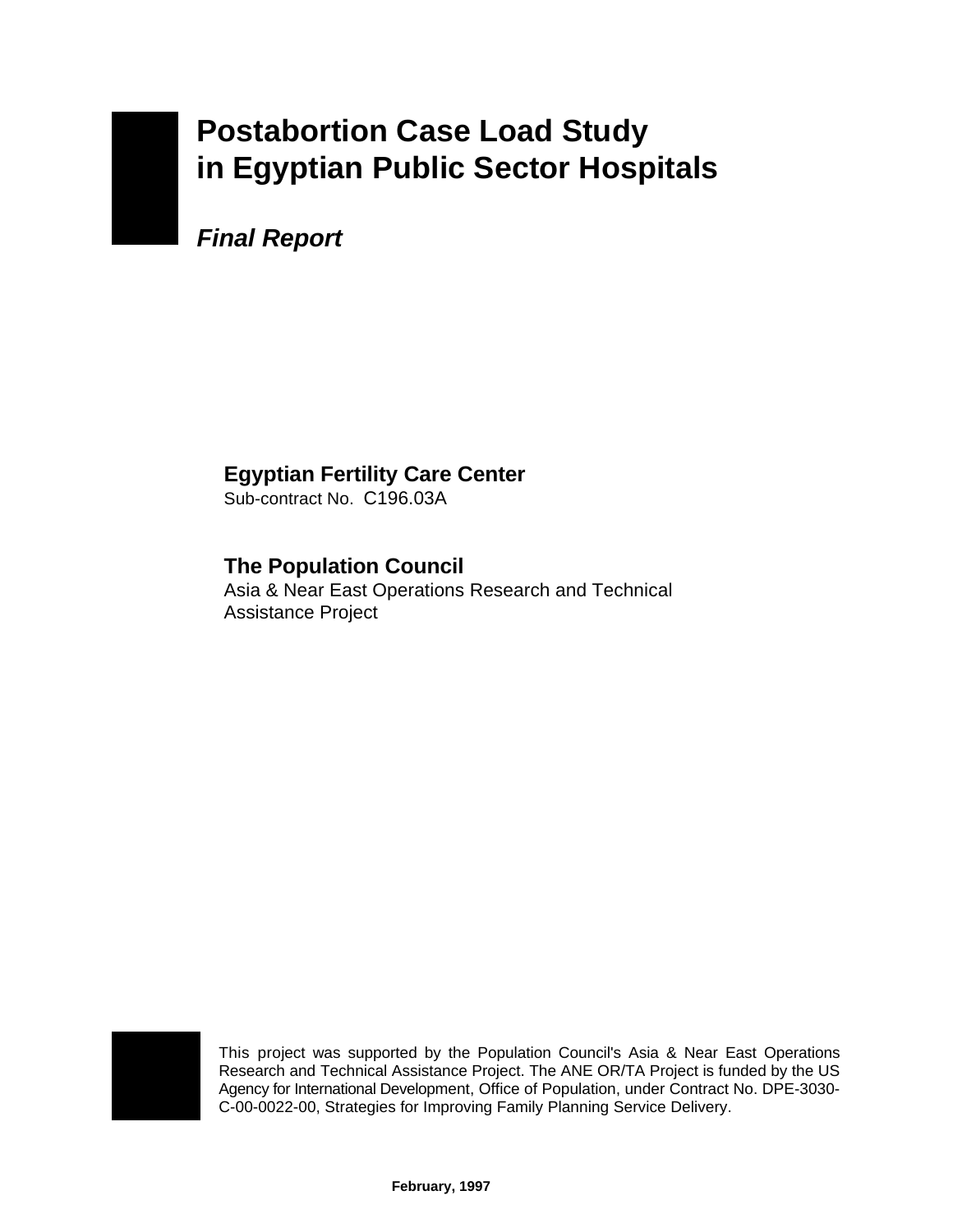# **Acknowledgments**

The Egyptian Fertility Care Society conducted this study as an element of a large program of work on improving postabortion care in Egypt that is underway in collaboration with the Population Council's ANE OR/TA Project Staff, with funding from USAID.

Several agencies and individuals are associated with these studies, most of whom have responsibilities that overlap each separate study. The combined effect of this participation is acknowledged and. The strong support and assistance extended by senior staff at the Ministry of Health and Population, and the National Population Council, was critical for initiation of the study, the identification of an appropriate study sample and gaining official Government of Egypt approvals to conduct the study in health care facilities.

The contributions made by the staff in each of the participating hospitals -- Administrators, Department Heads, Physicians, Nurses and Patients, are gratefully acknowledged. Without their cooperation the quality of the results would not have been ensured, nor would the study have been completed.

Finally thanks are due to the staff of the Egyptian Fertility Care Society for the hard work that they put into the study during its initial stages, monitoring the training programs, data collection and preparing for developing the final report.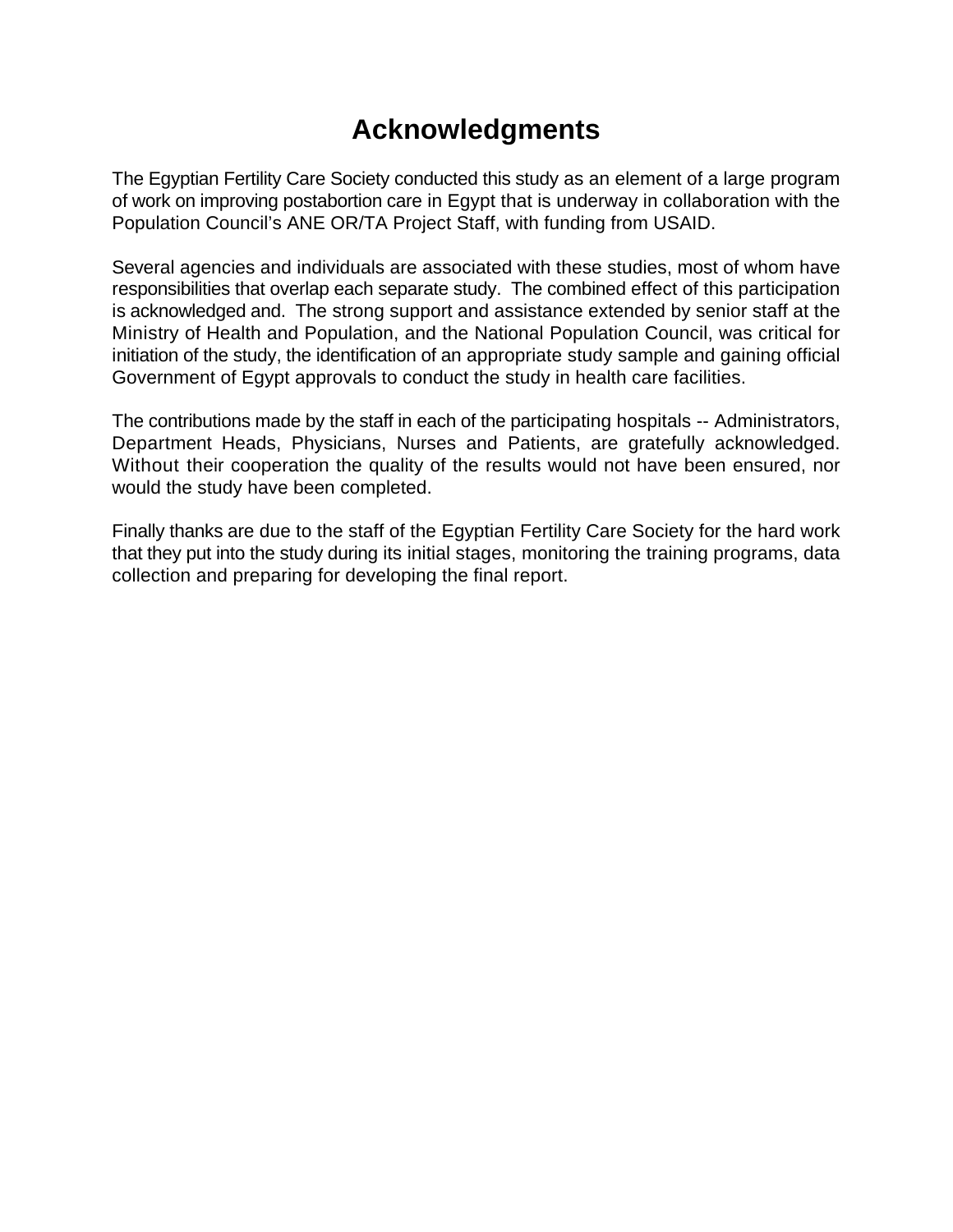# **Study Team**

## **Egyptian Fertility Care Society Project Team**

Professor Ezzeldin Osman Hassan Principal Investigator Dr. Farag Rizk Hassan Advisor Mrs Nagla El Nahal Program Officer Dr. Hala Youssef **Project Coordinator** Project Coordinator Mr. Ahmed Abdallah Data Analyst Mrs. Moushira Ibrahim **Data Manager** Data Manager

## **Clinical Field Investigators working as OB/GYN Specialists**

Dr. Adbo Hassan Mohammed Specialist in Aswan General Hospital Dr. Ahmed Saed Assist. Lecturer in Zagazig University Dr. Ahmed Abdel Azeem Abdel Rahman Specialist in Altal Alkabeer Hospital Dr. Ahmed Bayoumi Specialist in Sohag General Hospital Dr. Aziza Mahmoud Ismael Specialist in Menoufia General Hospital Dr. Essmat Hamdy Lecturer in Tanta University Dr. Hesham Shaalan **Lecturer** in Mansoura University Dr. Khaled Aly Zahran **Assist.** Lecturer in Menia University Dr. Ismail Abu-el Fettouh Assist. Lecturer in kasr El-Einy Dr. Mahmoud Zakhira **Lecturer** in Assuit University Dr. Sameh Saadel-Din **Lecturer** in Alexandria University

## **The Population Council, ANE OR/TA Project Team**

Dr. Dale Huntington Dr. Laila Nawar Dr. Nahla Abdel Tawab Ms. Sahar Hegazi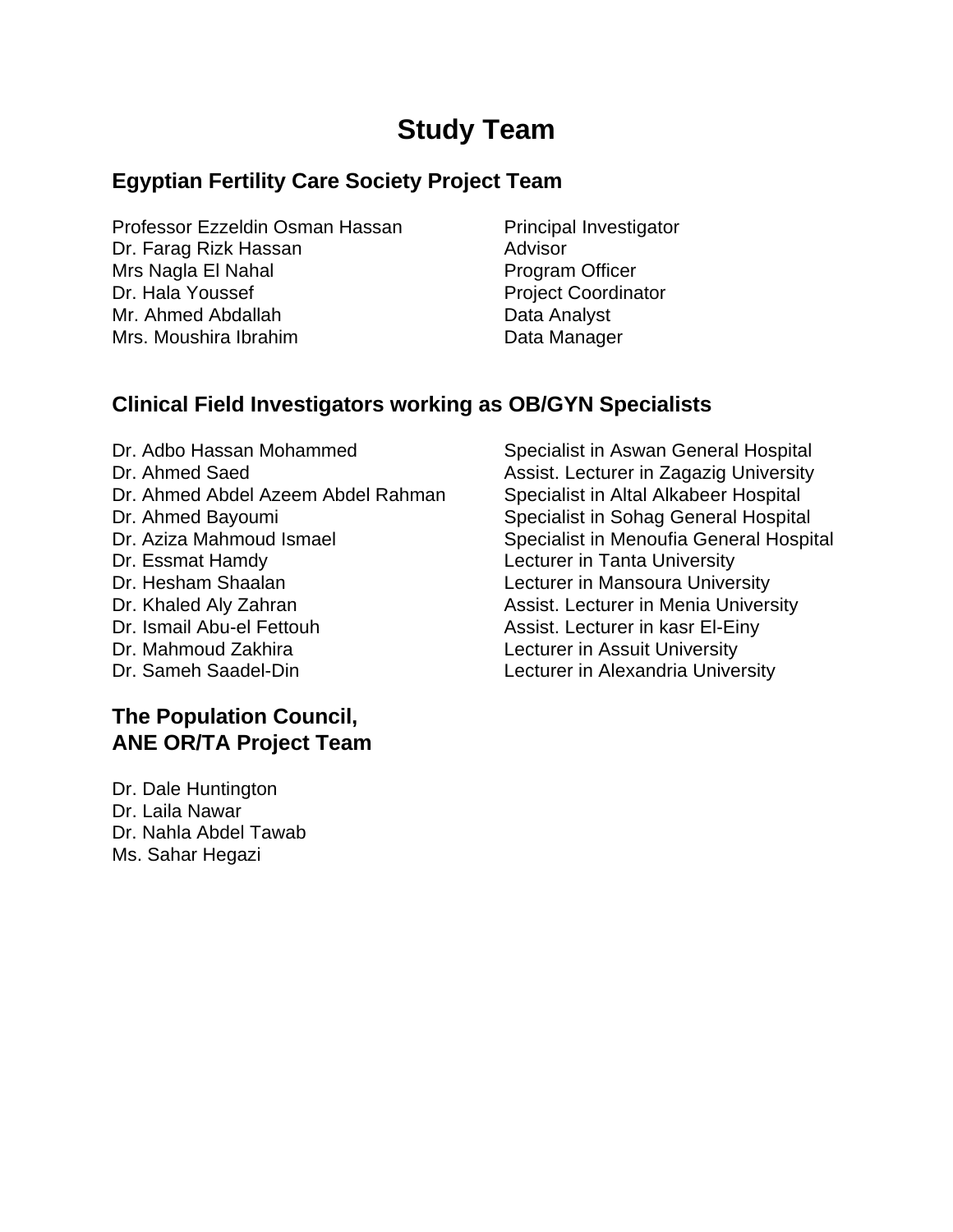# **Table of Contents**

| Availability of Other Sources of Postabortion Care  10<br>14<br>15<br>16<br>17<br>19 |  |
|--------------------------------------------------------------------------------------|--|
| 24                                                                                   |  |
|                                                                                      |  |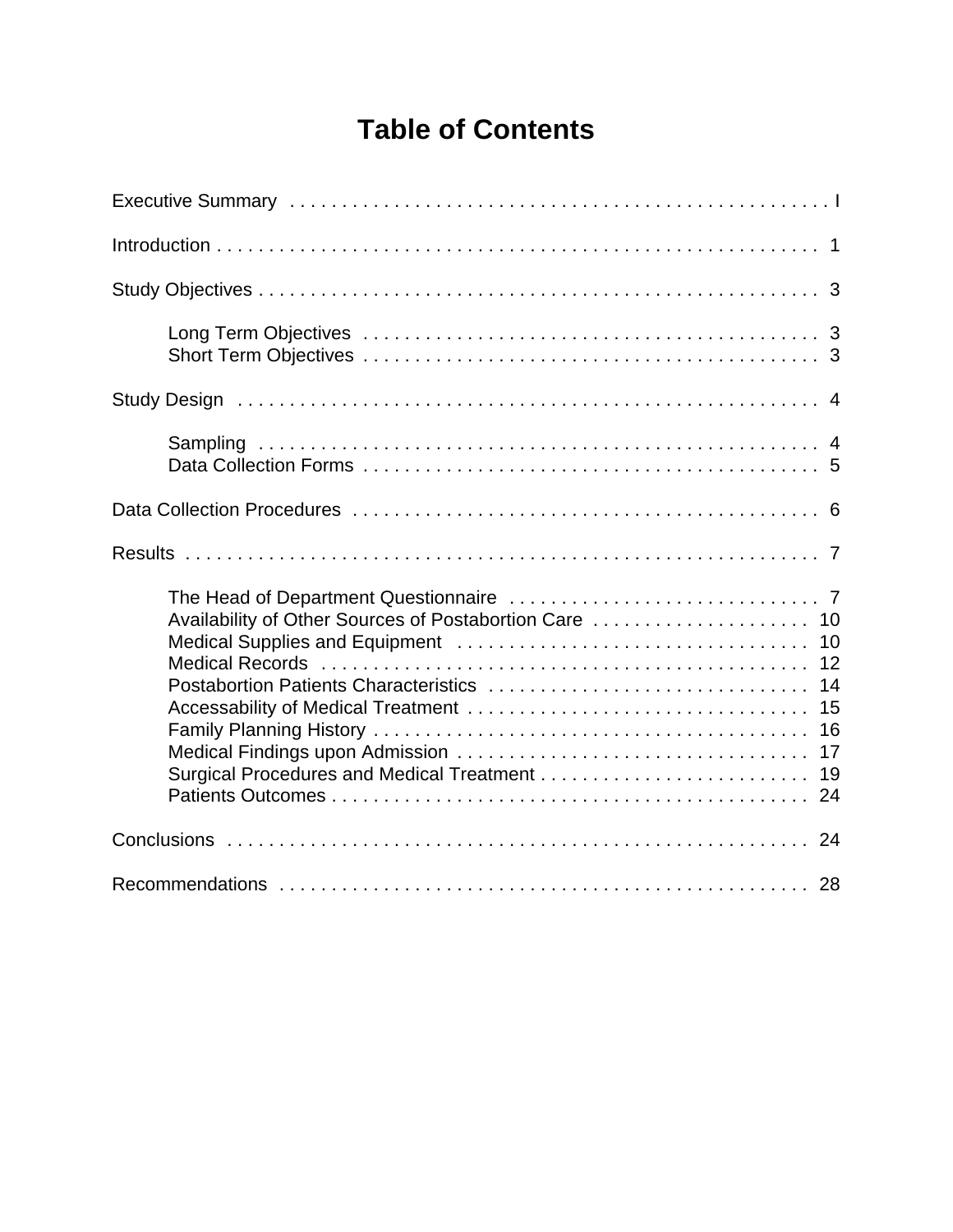# **List of Tables and Figures**

| Table 1:   | Type of Health Care Provider Working in the OB/GYN Departments 8                               |
|------------|------------------------------------------------------------------------------------------------|
| Table 2:   |                                                                                                |
| Table 3:   |                                                                                                |
| Table 4:   | Distribution of Postabortion Fatalities by Type of Hospital  24                                |
|            |                                                                                                |
| Figure 1:  | Availability of Other Sources of Postabortion Care in Nearby Vicinity                          |
| Figure 2:  | Availability of Medical Supplies in OB/GYN departments)  11                                    |
| Figure 3:  | Availability of Medical Equipment in OB/GYN departments) 11                                    |
| Figure 4:  | OB/GYN Department Admissions during 30 Day Period in<br>Egyptian Public Sector Hospitals<br>12 |
| Figure 5:  | Family Planning History among Postabortion Patients in Egypt 16                                |
| Figure 6:  | Gestational Age and Uterine Size, Postabortion Patients in Egypt 17                            |
| Figure 7:  | Length of Stay at the Hospital by the Type of Abortion                                         |
| Figure 8:  | Type of Complications Upon Admission Among Postabortion                                        |
| Figure 9:  | Type of Surgical Procedure and Anesthesia Used in Treating                                     |
| Figure 10: | Medication Administered to Postabortion Patients  21                                           |
| Figure 11: | Medications Administered to Postabortion Patients in Egypt 23                                  |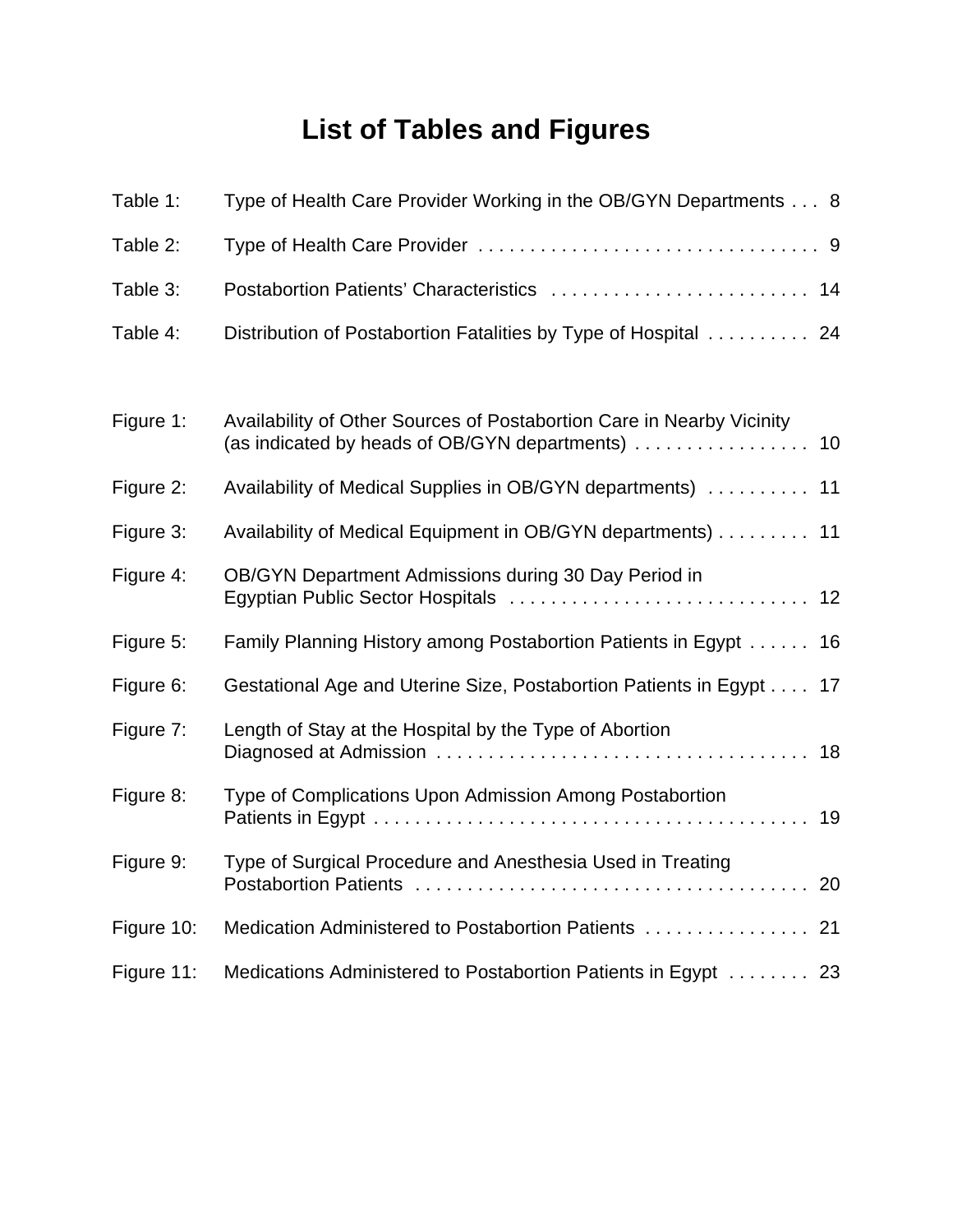# **Executive Summary**

There is an absence of reliable data on the incidence of incomplete abortions in Egypt. The number of women who present with complications from an incomplete abortion in the country's hospitals and health centers is not commonly reported in the Ministry of Health and Population's information system. Statistics that may be collected in a hospital on the number of cases that receive treatment for postabortion (spontaneous miscarriage or induced abortion alike) are frequently masked under the category of "In-Patient, OB/GYN Admission", which brings together several other diagnostic categories. In addition, hospitals differ on the type and quality of routinely collected statistics

A diagnostic, descriptive study that neither tests an experimental intervention nor evaluates in a comprehensive manner the quality of postabortion medical care was undertaken to address this issue. The study is a cross sectional observation of the volume and nature of the postabortion case load in Egyptian public sector hospitals, and it responds to the following short term objectives:

- 1. Accurately estimate the number of women who present for postabortion treatment in OB/GYN in-patient facilities as a percentage of OB/GYN admissions in a representative sample of Egyptian public sector hospitals (all categories) during one month.
- 2. Describe the medical and socio-demographic characteristics of the postabortion patients, including the cause(s) of the lost pregnancies, whether the pregnancy was wanted, and the medical treatments they receive (including infection control procedures) and contraceptive use history.

The study's sampling frame consists of the approximate 569 public sector hospitals in Egypt that include Ministry of Health and Population Teaching, General and District Hospitals and University Hospitals. Approximately 15% of the hospitals were randomly selected (n=86) with the probability of selection proportionate to the average number of beds in each hospital, using standard sampling procedures. The resulting list of hospitals was carefully reviewed by a panel of experts. Three data collection forms were employed by the study:

### **Medical Record Form**

The Medical Record Abstract Form collected information on patient characteristics, medical findings upon admission, surgical procedures, other treatments used during hospitalization, and family planning history. The OB/GYN Department staff was were trained to complete one form for each postabortion case admission during a continuous 30 day period, (data collection procedures are described below).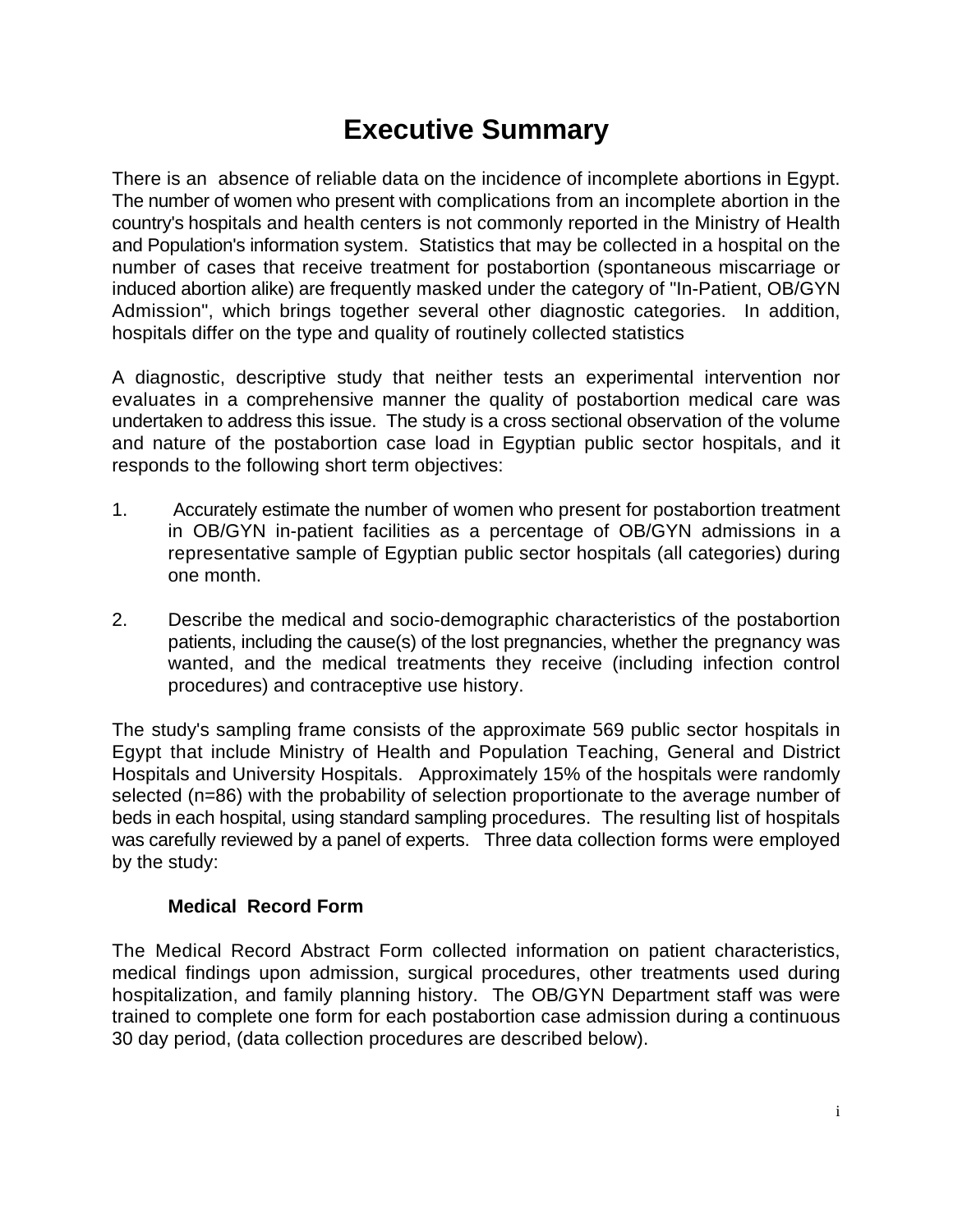#### **OB/GYN Tally Sheet**

A daily tally sheet for all OB/GYN admissions was utilized in each of the OB/GYN departments that recorded the daily total of all obstetrics, gynecology and postabortion patient admissions.

#### **Head OB/GYN Department Questionnaire**

A brief, self-administered questionnaire was filled out by the Head of the OB/GYN department at each hospital that collected information on the staffing pattern of the department, the availability of postabortion medical supplies (e.g. instruments, antiseptics, etc.) and access to other sources of postabortion care in the vicinity of their hospital.

## **RESULTS**

Approximately 94% of the Department Heads answered the self administered questionnaire. Major medical supplies in the OB/GYN wards are apparently routinely available. Pain control medication (analgesics and local anesthetics), and infection control supplies (masks and alcohol) scored the lowest, yet the absolute rank order for these supplies is not alarmingly low. There is not a significant difference in the availability of supplies by the type of hospital (p<.08). There is sharp breakdown in the availability of different types of postabortion related medical equipment as reported by the Department Heads, however. Sterilizers and instruments for D&C procedures are almost universally available. Vacuum aspiration related instruments are not commonly available.

*Among the 22,656 total OB/GYN admissions to the study's 86 hospitals during the continuous 30 day period, approximately one out of every five patients (19%) were admitted for treatment of an abortion (excluding cases of threatened abortion).* The WHO recommended protocol for classifying morbidity related to abortion using hospital based survey results was applied to this study. Only 5% of the postabortion patients can be classified as "certainly induced" (sign of trauma or self-report of inducing the abortion), whereas approximately one third (35%) are cases of spontaneous abortion (no other signs of abortion and the woman states the pregnancy was planned and desired). In between these two poles of certainty lie the majority of cases which are either possibly induced (58%) or probably induced (2%).

*The study findings suggest that there are approximately 28,000 women who present for postabortion treatment in Egyptian public sector hospitals each month -- or about 336,000 a quarter of million patients per annum.* Only about one third of the cases are classified as spontaneous miscarriage with certainty; the remainder can be considered as being largely avoidable through the provision of family planning.

**The Postabortion Patients characteristics were also explored in this study.** Overall the mean age of the postabortion patients is 27.43 years, ranging from 15 to 50 years  $(n=4,151)$ . The patients' mean parity is 2.61, ranging from  $0 - 10$  (n=4,132) and the mean number of previous pregnancies is 3.22, ranging from 0 - 14 (n=14.6). Approximately 37%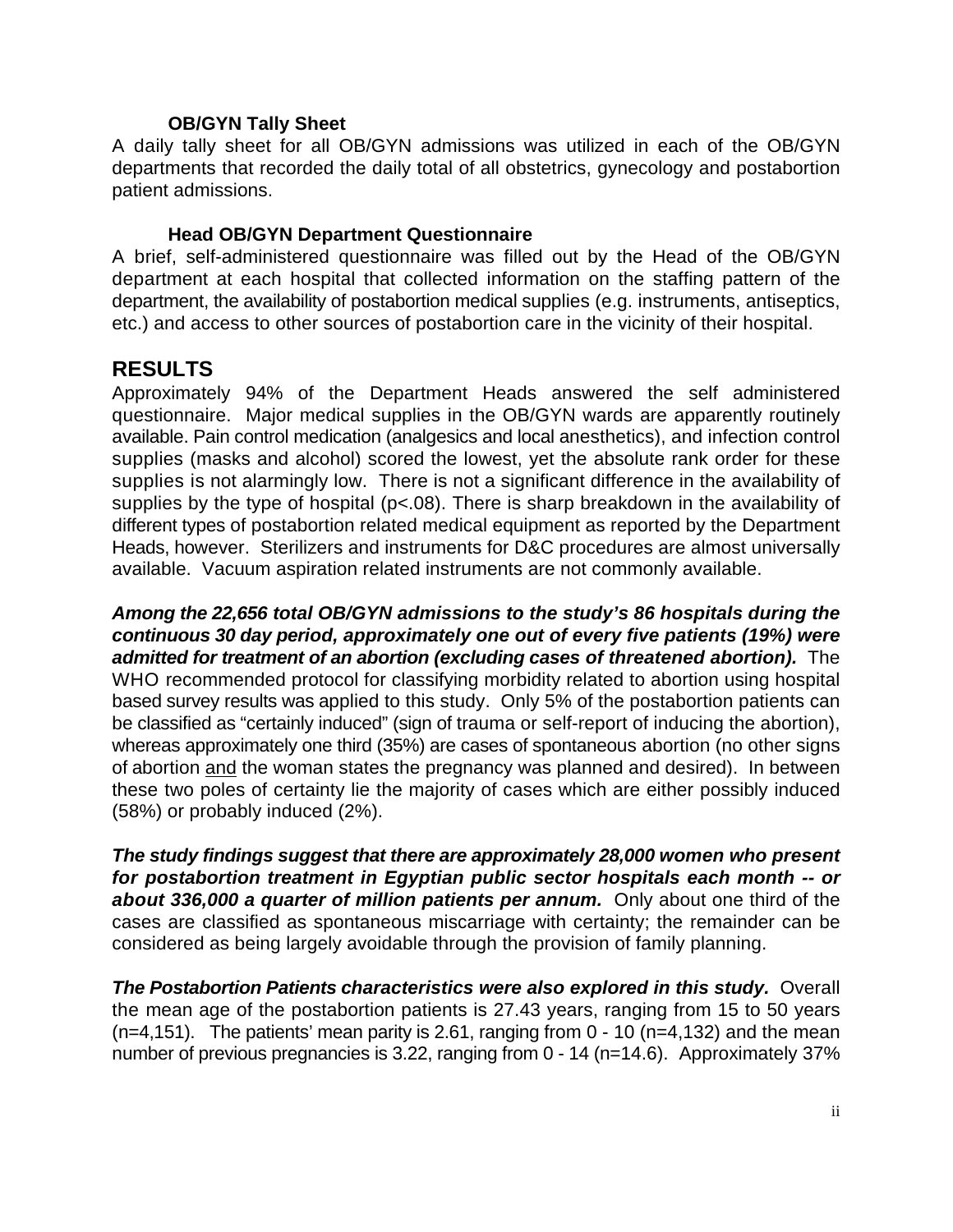(n=4,151) of the patients reported a previous miscarriage. The mean number of previous miscarriages among those patients is 1.59, ranging from 1 - 11 (n=1,523), which indicates that repeat miscarriages may be occurring with some frequency.

Several indicators of postabortion patients' family planning history are examined in the study. *Approximately 47% report having ever used a contraceptive method in the past, which is less than the 68% of ever use among ever-married women and 70%* among currently married women reported in the 1995 Egyptian DHS. There is a moderately strong intention to begin using a contraceptive method during the postabortion period: approximately 42% of the patients reported such an intention, although counseling was not provided to these patients. Among those who indicated an intention to use a contraceptive method, almost one half (48%) were actually provided a method prior to their discharge.

The overall mean duration of hospital stay is 16.7 hours for the postabortion patients. The mean gestational age of the pregnancies lost is 10.79 weeks (95% confidence interval is 10.7 to 10.9 weeks). A large majority (86%) had a gestational age of 12 weeks or less. There is a limited range of complications and very few cases of shock among postabortion admissions. 86% of the patients exhibited mild to moderate hemorrhaging, with the remainder presenting with severe bleeding. Less than 1% of the patients were diagnosed with one or more signs of trauma, and about 5% presented with signs of infection.

*Dilatation and curettage (D&C) is the principal surgical technique used in the treatment of incomplete abortions in Egypt. Only 3% of the 4,071 patients who had some type of surgical procedure were treated with manual vacuum aspiration.* Almost all (89%) of the patients received a general anesthesia, with only 3% receiving a local anesthetic. Some type of pre-operative or post-operative pain control medication was used with slightly less than one half (44%) of the postabortion patients, either alone (33% of the cases) or in combination (11%).

*The study did not reveal an elevated case fatality rate estimate during the 30 day period: 0.43 per 100 admissions.* This is probably due to the absence of severe bleeding, trauma, shock or infection among the postabortion patients, coupled with the large proportion who traveled less than 5 km. Of concern, however, is an indication that the fatalities appear to cluster in a few hospitals.

The study concludes with a number of actionable recommendations, chief among which is the critical need to upgrade the quality of the surgical materials available to physicians treating postabortion patients. *The need for routine procurement and distribution of manual vacuum aspiration instruments within the public sector is strongly suggested by these results. Linkages between postabortion care and family planning services need to be strengthened.*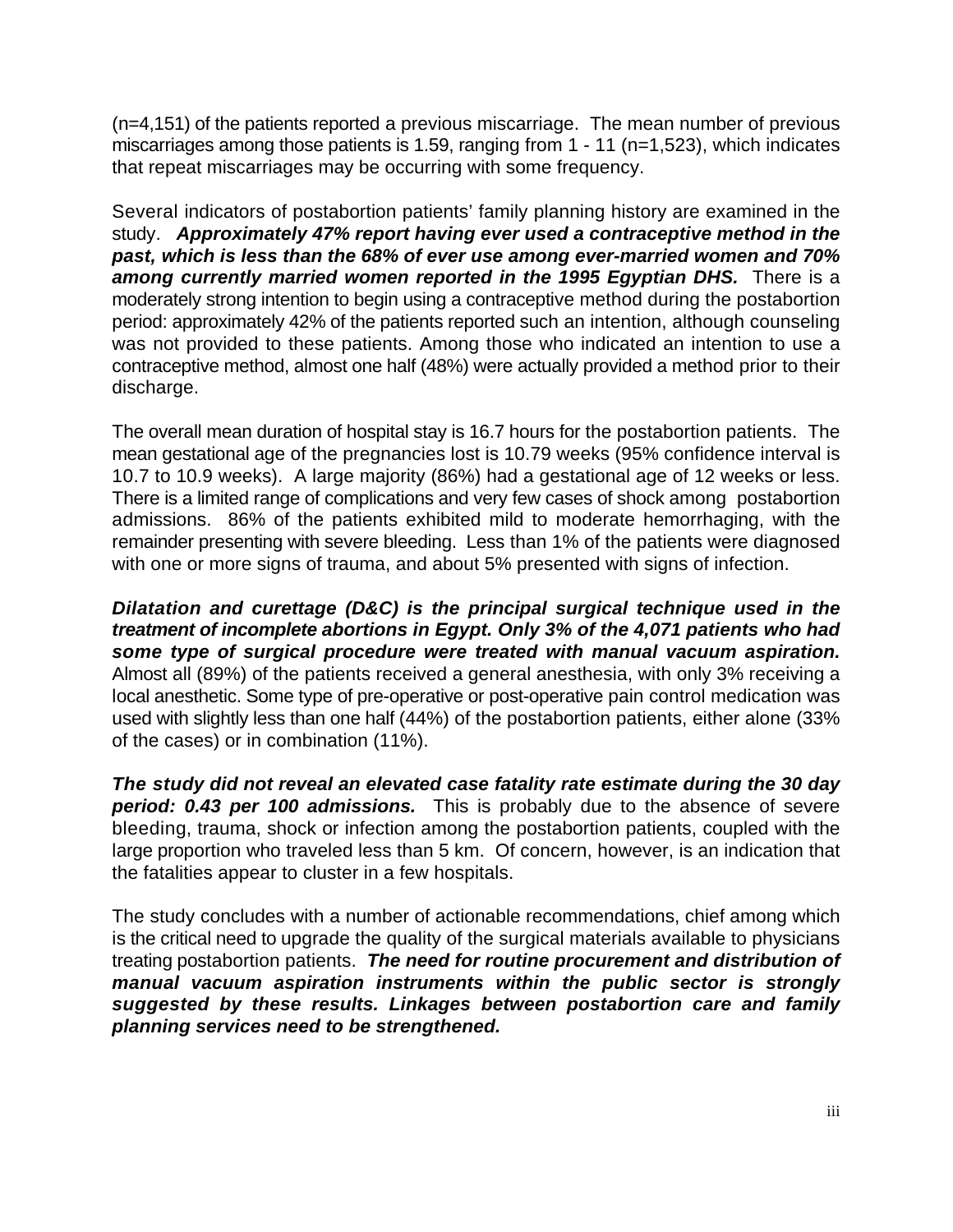## **INTRODUCTION**

There is clear and consistent evidence that unsafe abortion is a leading cause of maternal mortality worldwide. Estimates of abortion-related deaths are imprecise, but fall within the range of 20 to 40 percent of all maternal deaths. Even this large number is probably underestimated due to the under-registration of maternal death counts in many countries, as well as the extremely sensitive nature of clandestine abortions in countries where it is legally restricted. The short and long term morbidity that is associated with illicit abortion are also quite significant. For many women who survive, there are a number of complications (including infection, hemorrhage, uterine perforation and cervical trauma) that are associated with long term morbidity, infertility and psychological damage.<sup>1</sup>

By contrast, when medically indicated induced abortion is an extremely safe procedure when performed in the first trimester by skilled personnel. Vacuum aspiration is the preferred surgical method of abortion in the industrialized world, and is recognized by the World Health Organization as the best method for early induced abortions and the treatment of incomplete abortions. Extensive experience shows that use of manual vacuum aspiration reduces the cost of treating incomplete abortion, primarily by decreasing the duration of women's hospital stay.<sup>2</sup>

<sup>&</sup>lt;sup>1</sup> McLaurin, Katie E., Hord, Charlotte E. and Merrill Wolf, "Health Systems' Role in Abortion Care: the Need for a Pro-Active Approach" Advances in Abortion Series, IPAS Carrboro, North Carolina; IPAS, 1991

<sup>&</sup>lt;sup>2</sup> Greenslade, Forest C., Ann H. Leonard, Janie Benson, Judith Winkler, Victoria L. Henderson "Manual Vacuum Aspiration: A Summary of Clinical and Programmatic Experience Worldwide" Carrboro, North Carolina; IPAS, 1993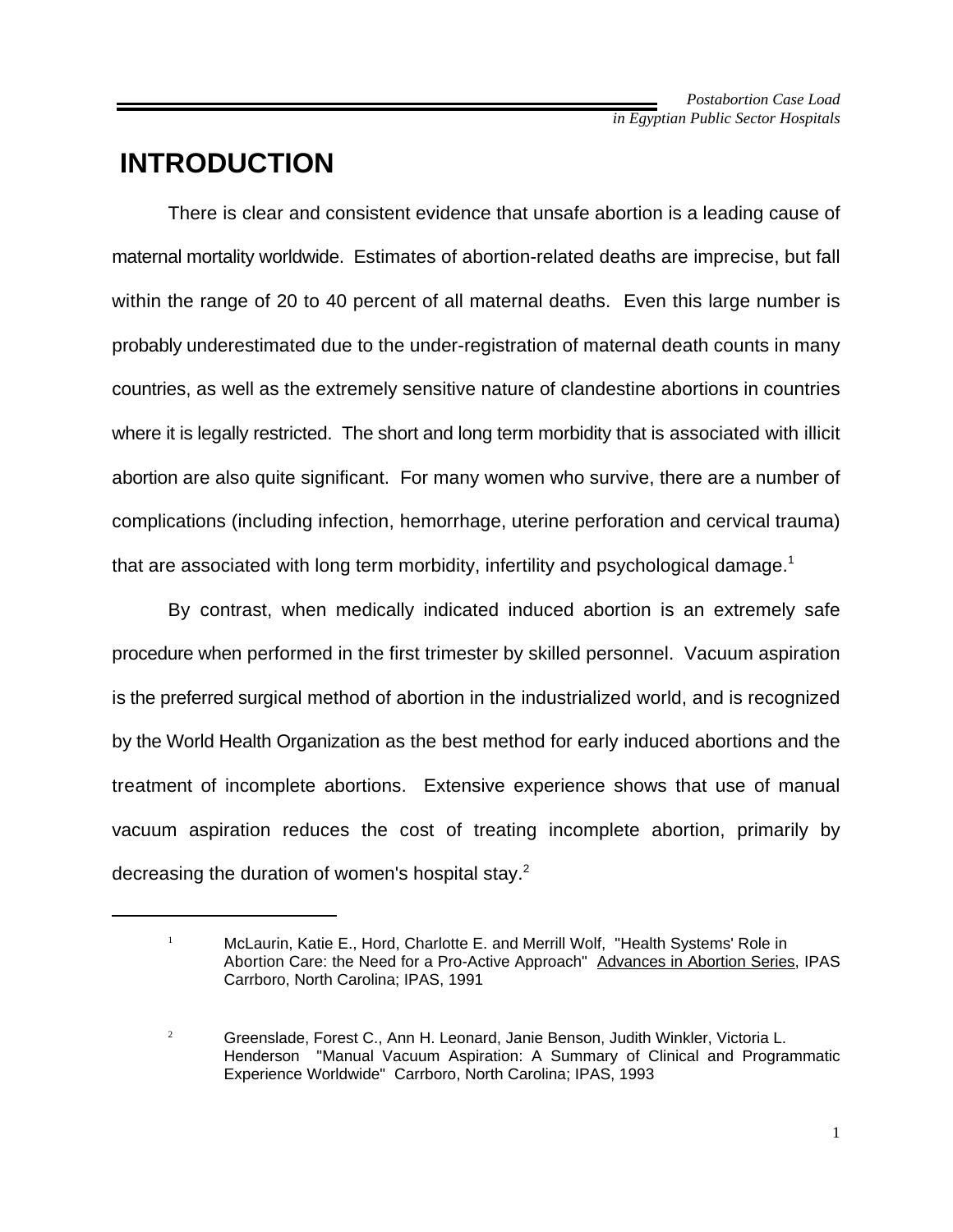Egypt's abortion policy is usually classified as `rather restrictive' on a worldwide scale, as it is a country that permits abortion only for maternal health risk considerations. Islamic theologians in Egypt generally view the termination of a pregnancy to save a woman's life as acceptable, even beyond the 120 days that is frequently cited. If an abortion is performed for reasons other than saving the woman's life then both the woman and the provider are subject to legal and religious prosecution. Even if a pregnancy is terminated within the prescribed period and for the health reasons of the pregnant woman, abortion is an extremely delicate and sensitive issue in Egypt. As a consequence, there is an absence of reliable data on the incidence of incomplete abortions in Egypt. Population based surveys, such as the 1995 Egyptian Demographic and Health Survey, consistently result in substantial under-reporting of abortion activity. The number of women who present with complications from an incomplete abortion in the country's hospitals and health centers is not commonly reported in the Ministry of Health's information system. Statistics that may be collected in a hospital on the number of cases that receive treatment for postabortion (spontaneous miscarriage or induced abortion alike) are frequently masked under the category of "In-Patient, /GYN Admission", which brings together several other diagnostic categories. In addition, hospitals differ on the type and quality of routinely collected statistics.

An accurate estimation of national postabortion patient case load for all hospitals in Egypt is not currently available. This type of data is a critically important complement to the on-going program of operations research on postabortion care being conducted by the EFCS and the ANE OR/TA project in Egypt. The 1994 pilot study indicated the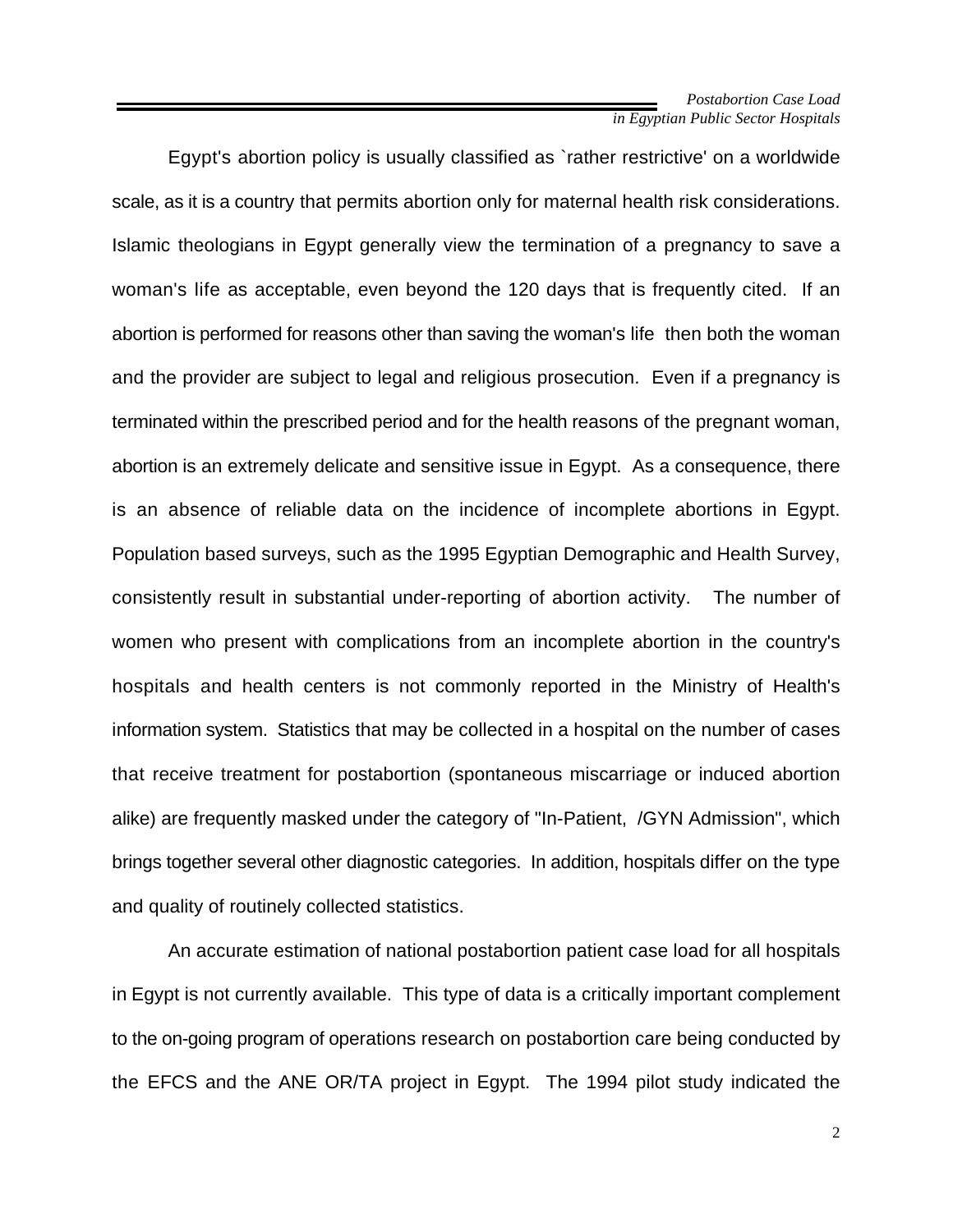possibility of making significant improvements in the medical care and counseling of postabortion patients. $3$  The small scale expansion program currently underway examines the cost-effectiveness of these improvements, and the impact on the quality of care when conducted on a larger scale.

Case load estimates are an important complement to this program of research for

the following reasons:

- 1. Policy development on postabortion care should be guided by information on the volume of patients in order to rationally allocate health care and family planning resources.
- 2. Information on the number of cases is vital for producing accurate commodity requirements for MVA cannulae, both for the immediate needs of the small scale expansion of the pilot OR study and for the development of a sustainable strategy in the long term.
- 3. An understanding of the magnitude of the health problem will assist in developing a training strategy for health care providers.

# **STUDY OBJECTIVES**

## **Long Term Objective**

The study addresses the following long term objective:

The study will contribute to the development of health care interventions designed to decrease the risk of mortality and morbidity associated with incomplete abortions in Egypt, as well as reducing the incidence of unwanted pregnancy through the increased use of family planning services.

## **Short Term Objectives**

The study addresses the following short term objectives:

<sup>&</sup>lt;sup>3</sup> Definitions are based upon Complications of Abortion: Technical and Managerial Guidelines for Prevention and Treatment, World Health Organization, Geneva 1995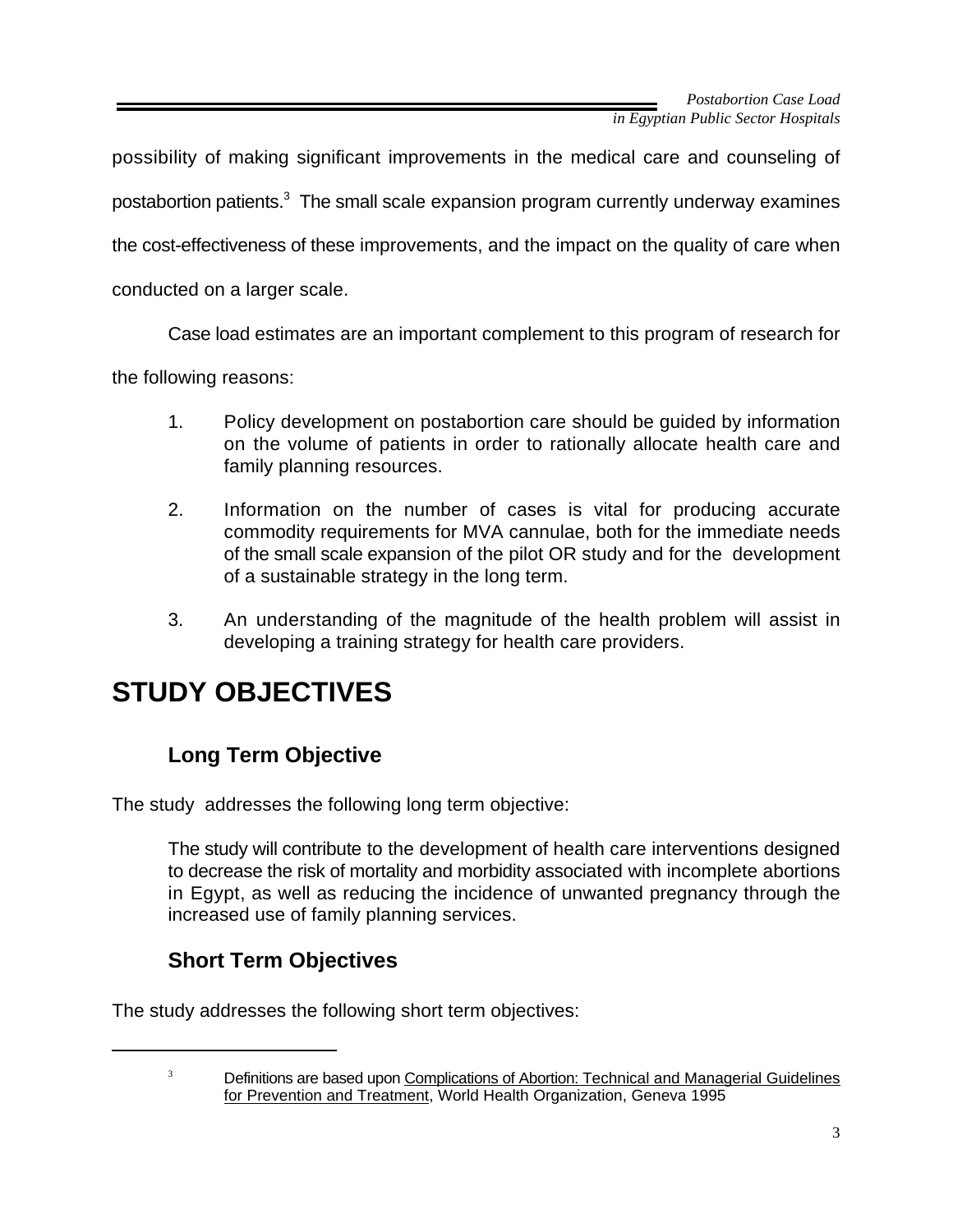- 1. Accurately estimate the number of women who present for postabortion treatment in OB/GYN in-patient facilities as a percentage of OB/GYN admissions in a representative sample of Egyptian public sector hospitals (all categories) during one month.
- 2. Describe the medical and socio-demographic characteristics of the postabortion patients, including the cause(s) of the lost pregnancies, whether the pregnancy was wanted, and the medical treatments they receive (including infection control procedures) and contraceptive use history.

# **STUDY DESIGN**

This is a diagnostic, descriptive study that neither tests an experimental intervention nor evaluates in a comprehensive manner the quality of postabortion medical care. It is a cross sectional observation of the volume and nature of the postabortion case load that Egyptian public sector hospitals routinely receive.

## **Sampling**

The study's sampling frame consisted of the 538 Ministry of Health and Population hospitals in Egypt (that include Ministry of Health Teaching, General and District Hospitals) and 31 Medical University Hospitals yielding a total sample frame of 569 hospitals which is approximately 95% of the governmental facilities.<sup>4</sup> A probability sample was drawn according to the following procedures. A list of all these hospitals was compiled noting the number of beds in each site, which served as a proxy measure of the OB/GYN case load. The listing of hospitals was reviewed by the EFCS Executive Director, the Under-Secretary for Family Planning and other MOHP officials to confirm its accuracy

<sup>&</sup>lt;sup>4</sup> Ministry of Health and Population, **Basic Statistical Data 1993**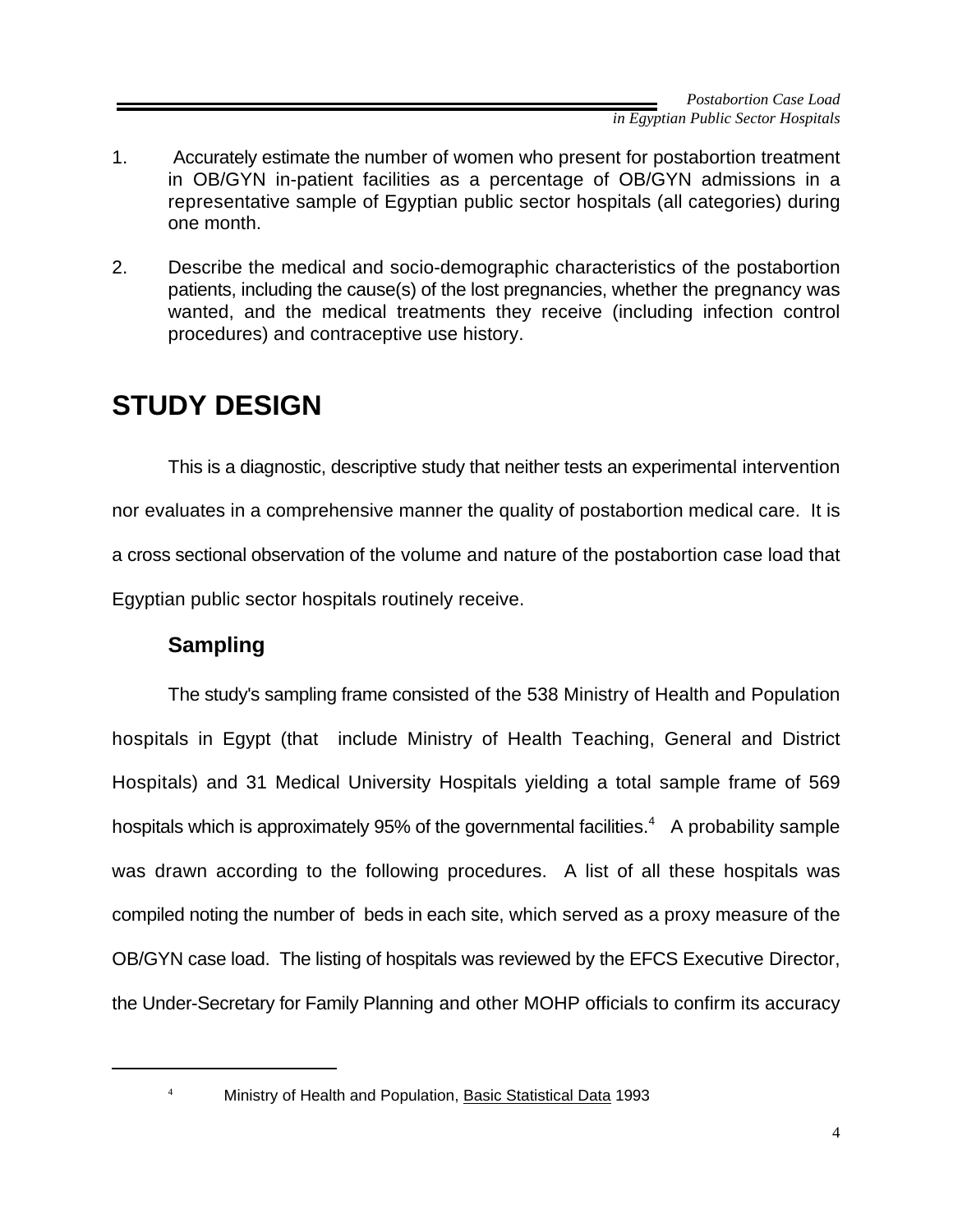and completeness. Approximately 15% of the hospitals were randomly selected (n=86) with the probability of selection proportionate to the average number of beds in each hospital, using standard sampling procedures. The resulting list of hospitals was carefully reviewed to replace a few geographically isolated hospitals (that would drive up the data collection costs) with another randomly selected hospital. In addition, the final listing was reviewed to ensure wide geographic distribution across lower and upper Egypt, and Cairo. Again, a few hospitals were replaced in the sample at this stage before the final sample was established for the study. The 10 hospitals that are the sites of the postabortion care expansion program were purposively added to the final list if they were not randomly selected by the above procedures. In this manner 86 hospitals were chosen as a basis for estimating the postabortion case load.

### **Data Collection Forms**

#### *Head of OB/GYN Department Questionnaire*

A brief, self-administered questionnaire was filled out by the Head of the OB/GYN department at each hospital. This questionnaire collected information on the staffing pattern of the department, the availability of postabortion medical supplies (e.g. instruments, antiseptics, etc.) and access to other

*The study utilized three data collection forms:*

- *< Head of OB/GYN Department Questionnaire*
	- *< OB/GYN Tally Sheet*
		- *< Medical Record Form*

sources of postabortion care in the vicinity of their hospital; (a copy of this form is attached in the appendices).

#### **OB/GYN** *Tally Sheet*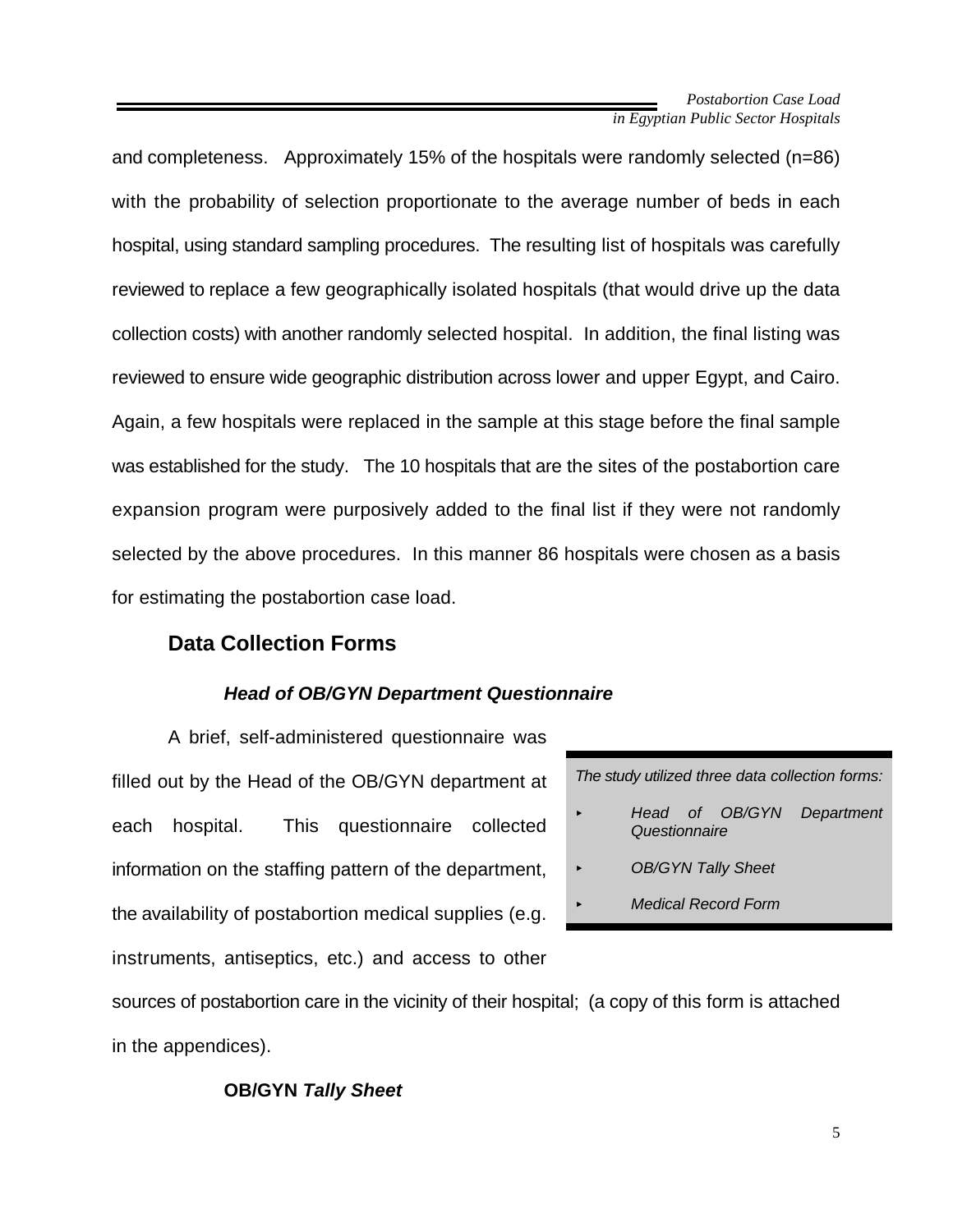A daily tally sheet for all OB/GYN admissions was utilized in each of the OB/GYN departments that recorded the daily total of all obstetrics, gynecology and postabortion patient admissions; (a copy of this form is attached in the appendices).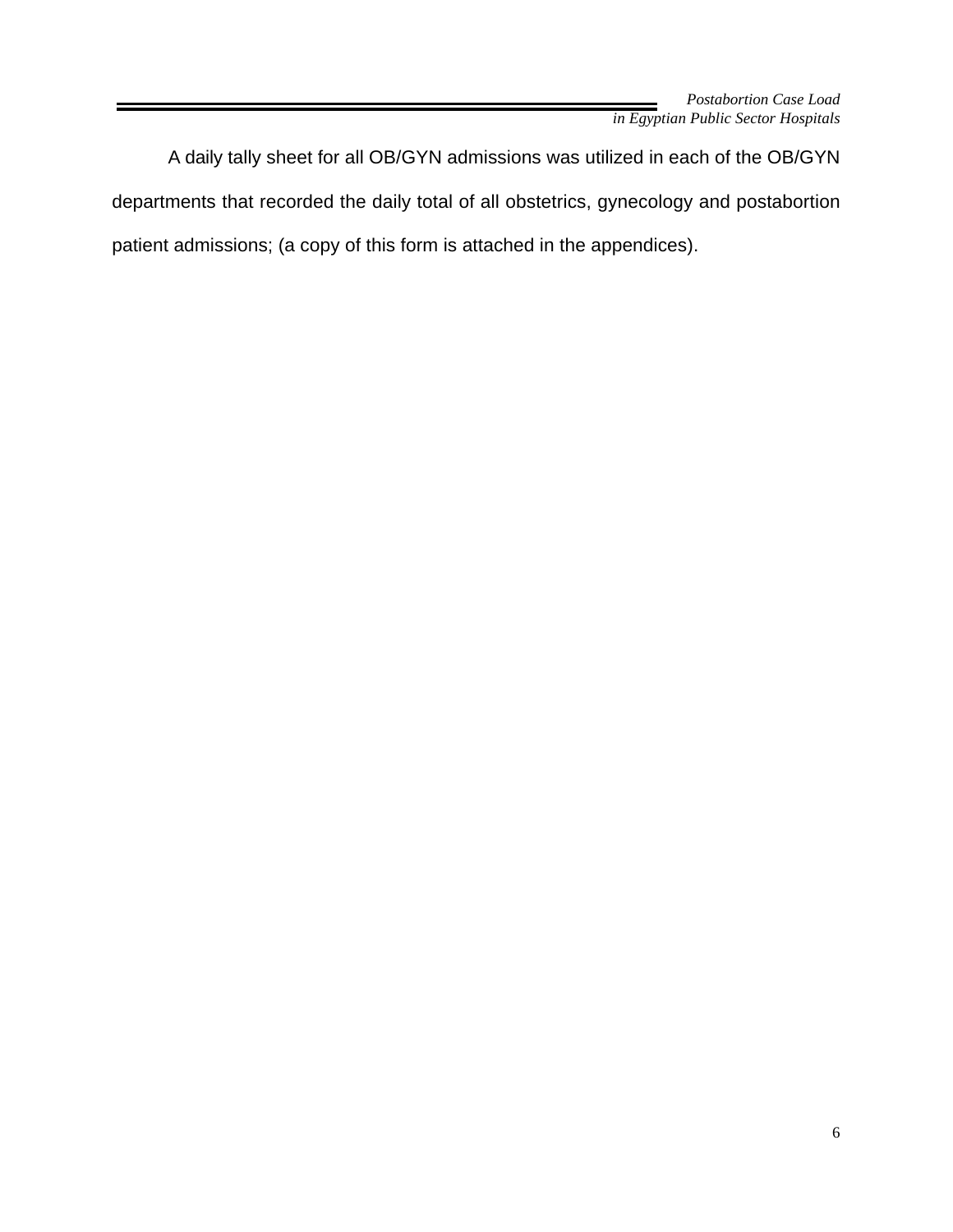#### *Medical Record Form*

The Medical Record Abstract Form developed by the pilot operations research on postabortion was modified for use in this study. This form collects information on patient characteristics, medical findings upon admission, surgical procedures, other treatments used during hospitalization, and family planning history. The last indicator included information on the `wantedness' of the pregnancy which was just lost and contraceptive practice at the time of conception. The OB/GYN Department staff was requested to complete one form for each postabortion case admission during a continuous 30 day period, (data collection procedures are described below).

## **DATA COLLECTION PROCEDURES**

### **Organization of Field Work**

Data collection was managed in a decentralized manner. There was one data collection field supervisor per every 6 hospitals (approximately). The field supervisors participated in an orientation session held by EFCS prior to beginning the data collection activities. Two orientation sessions were held at EFCS, one for supervisors who work as physicians and the other for non-physician supervisors. The field supervisors were responsible for introducing the data collection forms to the hospitals assigned to them, supervising the use of the forms during a continuous 30 day period, collecting the forms for submission to EFCS and disbursing the data collection payments to the appropriate OB/GYN Department staff.

A letter from the Under Secretary for Family Planning at the MOHP was sent with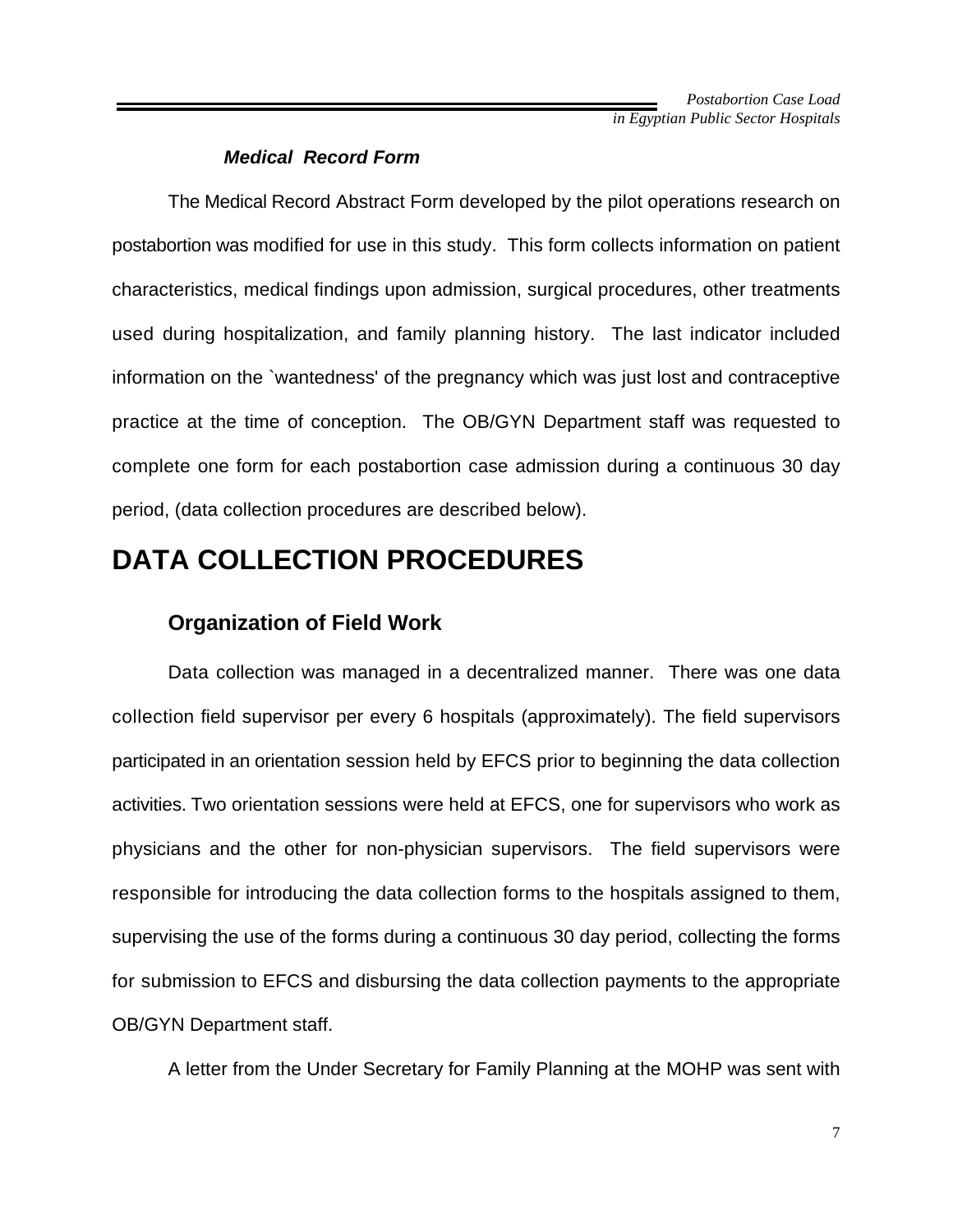the supervisors to formally approve the participation of each hospital in the conduct of the case load study. A meeting was convened in each of the 86 hospitals in which the field supervisor introduced the study to the hospital Director, the Head of the OB/GYN Department and all senior attending physicians. The field supervisors explained the purpose of the study, the data collection forms and procedures for their use.

In each hospital, the Head of the OB/GYN department was assigned the overall responsibility of ensuring the correct and complete utilization of the data forms with all postabortion patients admitted for care during a continuous 30 day period. The number of staff assigned at each hospital for data collection was based upon the organization of responsibilities within the OB/GYN in-patient wards and the availability of staff. The Head of the OB/GYN department was responsible for the immediate supervision of the staff assigned to complete the data collection form for each postabortion patient whereas the supervisors were responsible for the continuous monitoring of the form filling by the OB/GYN staff in each hospital assigned to them.

## **RESULTS**

### **The Head of Department Questionnaire**

The Heads of OB/GYN Departments in 81 of the 86 hospitals included in the study completed the self-administered questionnaire, yielding a response rate of approximately 94% for this instrument. The results from this abbreviated schedule are presented in this section, and are intended to provide a capsule summary of the postabortion service environment in the Egyptian public sector hospitals.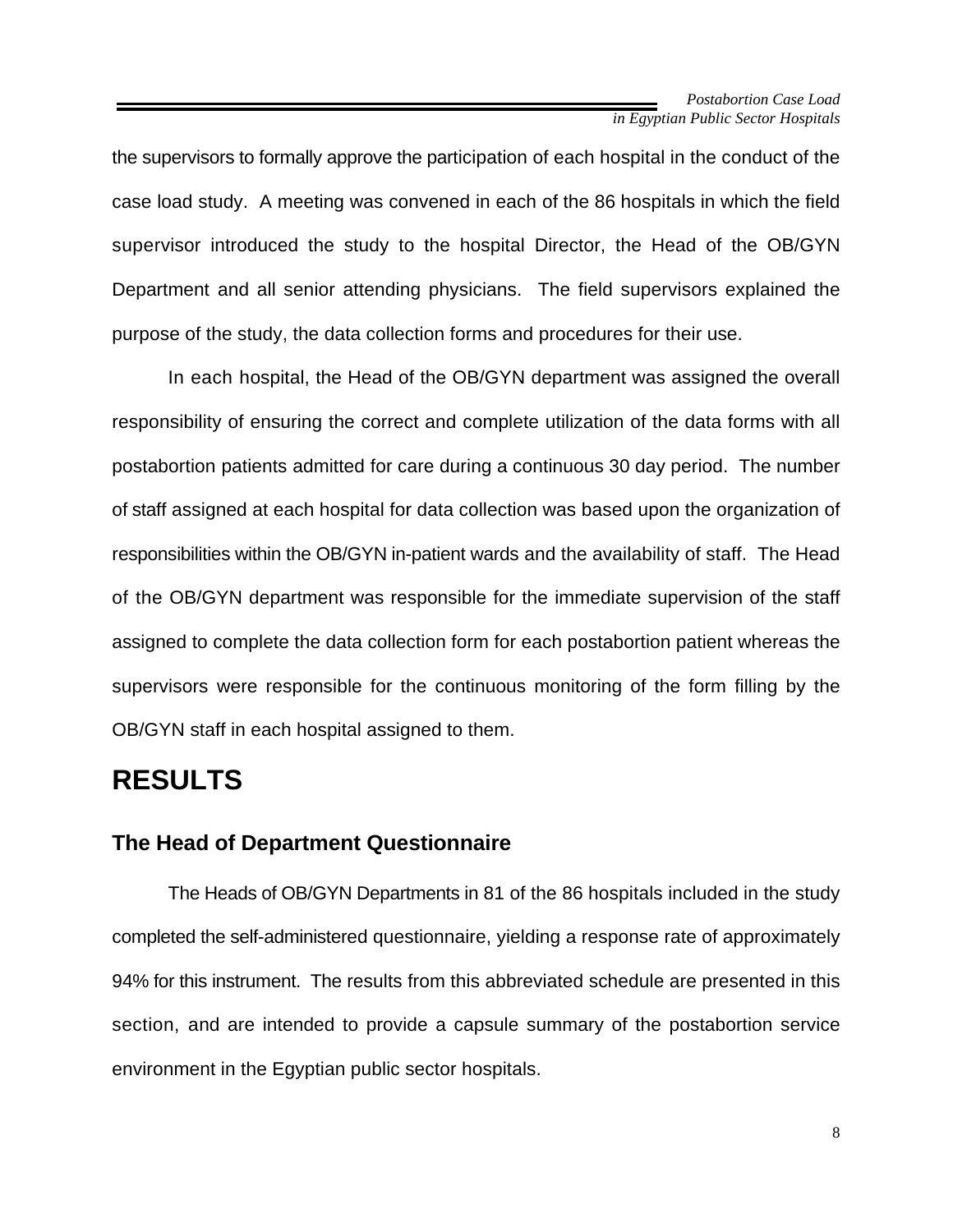#### *Health Care Providers*

|                             | <b>Physicians</b>                 |                       |                            | <b>Nurses</b>            |                        |
|-----------------------------|-----------------------------------|-----------------------|----------------------------|--------------------------|------------------------|
| Hospital<br><b>Type</b>     | <b>House Officer</b><br>$(n=455)$ | Resident<br>$(n=750)$ | Specialist<br>$(n=1, 188)$ | Specialized<br>$(n=344)$ | General<br>$(n=1,109)$ |
| General<br>$(n=17)$         | 13                                | 48                    | 28                         | 23                       | 20                     |
| <b>District</b><br>$(n=48)$ | 9                                 | 28                    | 30                         | 13                       | 22                     |
| Teaching<br>$(n=4)$         | 3                                 | 6                     | 5                          | 5                        | 5                      |
| University<br>$(n=12)$      | 75                                | 18                    | 37                         | 59                       | 53                     |
| Total                       | 100%                              | 100%                  | 100%                       | 100%                     | 100%                   |

**Table 1 Type of Health Care Provider Working in the OB/GYN Departments**

The study was largely conducted in district hospitals, representing approximately 56% of the hospitals in the sample, corresponding to relative importance of district hospitals within the overall tertiary care structure in Egypt, followed by general hospitals (20%) and University (14%).

Table 1 presents results concerning the OB/GYN staffing patterns in the hospitals where the Department Heads completed the questionnaires. It is therefore suggestive of the training needs in improved postabortion medical procedures. The largest category of health personnel working in the OB/GYN Departments are physicians who are specialists in the field (n=1,188). This group is predominately located in University hospitals (36.9%), District (30.0%) and General hospitals (28.4%). Resident physicians are the next most common type of medical personnel, and almost one half (47.5%) of the 750 residents are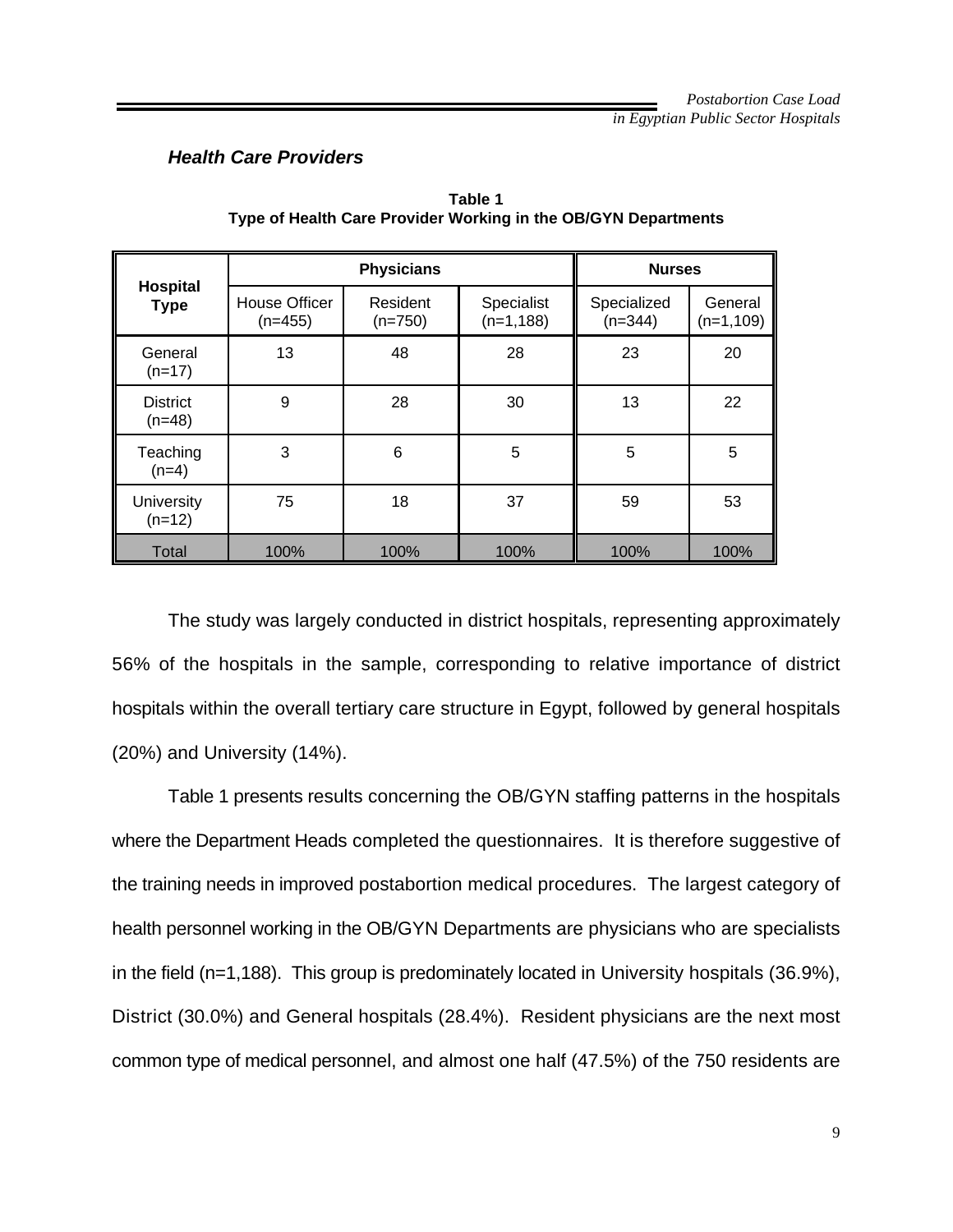working in General hospitals. Almost three quarters of all the House Officers are located in University hospitals. The pattern of Nursing staff assignments corresponds to physicians. Although specialized nurses are fewer than general nurses (344 versus 1,109 respectively) they are largely concentrated in University and General Hospitals. As Table 1 reveals, most nurses (specialized and general) are predominately found in University hospitals.

|                                | <b>Physicians</b>       |                |                    |                   | <b>Nurses</b>      |                |                   |
|--------------------------------|-------------------------|----------------|--------------------|-------------------|--------------------|----------------|-------------------|
| <b>Hospital</b><br><b>Type</b> | House<br><b>Officer</b> | <b>Residen</b> | <b>Specialists</b> | <b>Total</b>      | <b>Specialized</b> | <b>General</b> | <b>Total</b>      |
| General                        | 8                       | 47             | 45                 | 100%<br>$(n=751)$ | 26                 | 74             | 100%<br>$(n=303)$ |
| <b>District</b>                | 7                       | 34             | 59                 | 100%<br>$(n=604)$ | 16                 | 84             | 100%<br>$(n=290)$ |
| Teaching                       | 12                      | 42             | 46                 | 100%<br>$(n=118)$ | 25                 | 75             | 100%<br>$(n=67)$  |
| <b>University</b>              | 37                      | 15             | 48                 | 100%<br>(n=920)   | 26                 | 74             | 100%<br>$(n=793)$ |

**Table 2 Type of Health Care Provider**

Table 2 examines the same patterns as Table 1, but configures the results so that the staffing pattern by hospital type is revealed. This table shows that specialists and residents are the most common category in all types of hospitals except Universities, where House officers are proportionally more substantial than residents. Anecdotal information consistently suggests that residents perform the large majority of the postabortion procedures. The large number of staff assigned to University Hospitals is clear in Table 2. The pattern of nursing staff is fairly constant, with the ratio of general to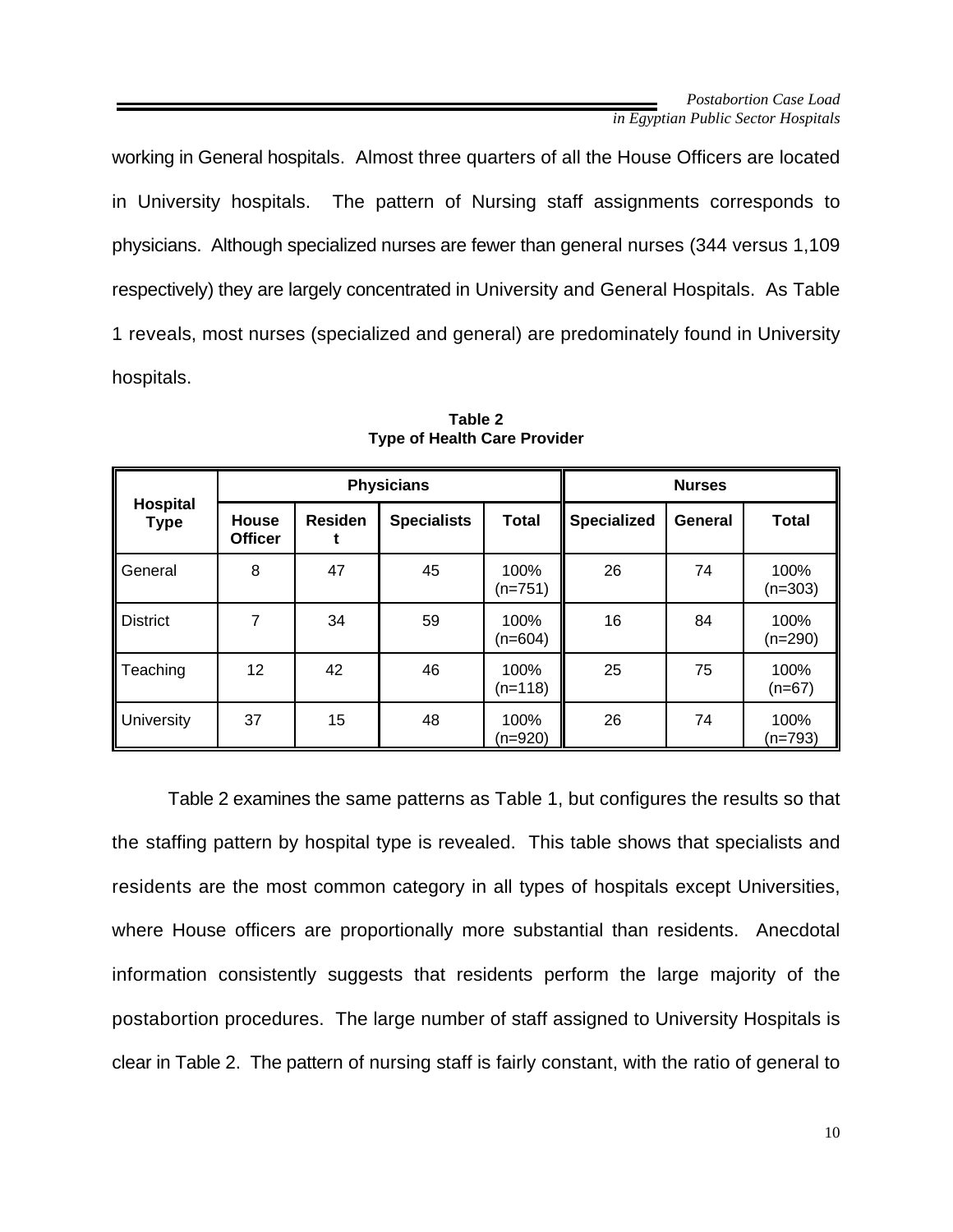specialized nurses ranging around 3 to 1 in most types of hospitals.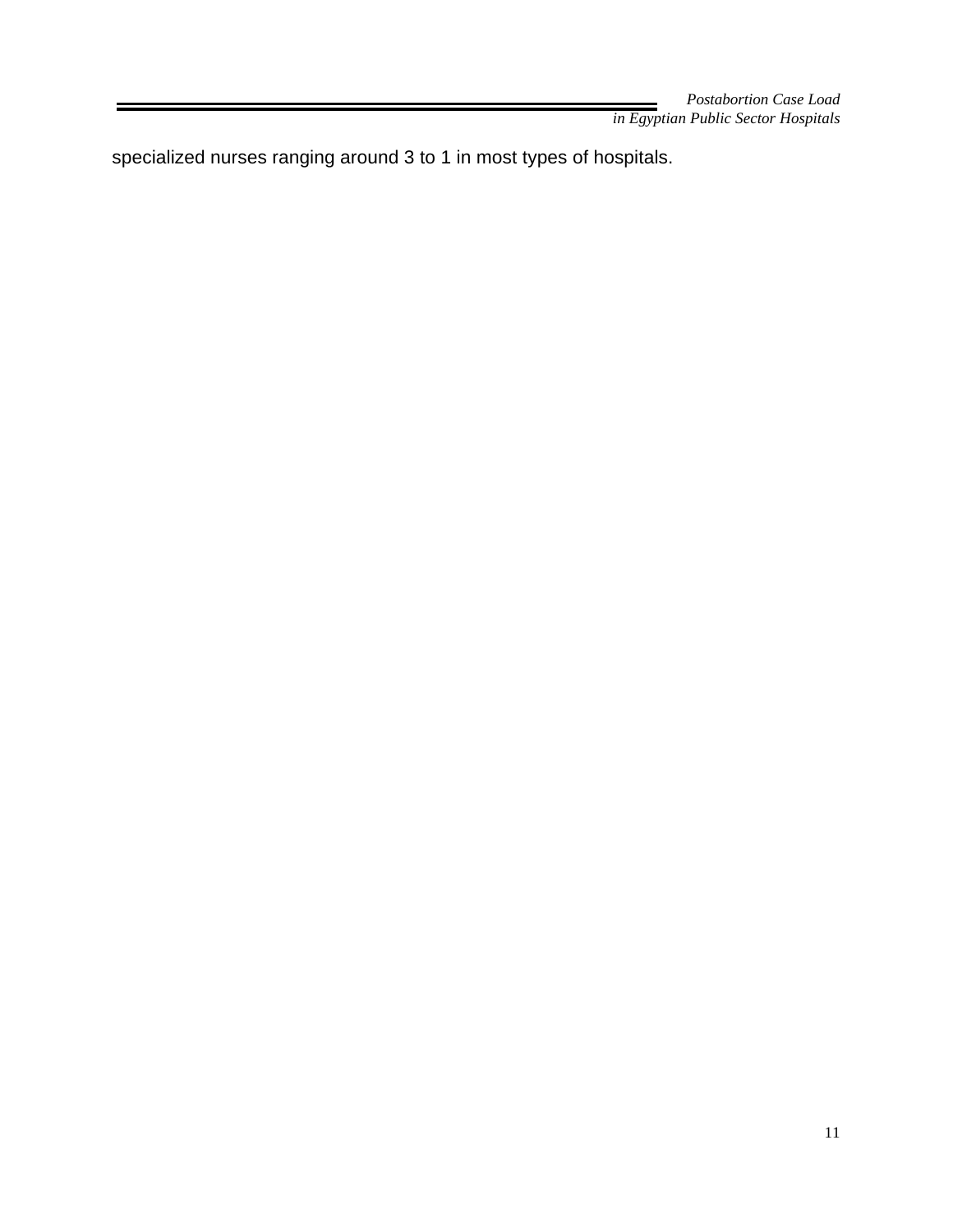### **Availability of Other Sources of Postabortion Care**

The Heads of the OB/GYN Departments were asked to indicate other sources of postabortion care in the vicinity of their hospital. Figure 1 shows that among the 80 Heads of Department that responded to this question, the most common source of care is a private clinic



*Figure 1: Availability of Other Sources of Postabortion Care in nearby Vicinity (as indicated by heads of OB/GYN departments)*

(approximately 94%), followed by private hospital (70%) and other public facility (approximately 39%). District Hospital department heads were more likely to indicate a private clinic (60% of the private clinics were indicated by them), whereas public facilities were most likely indicated by heads of University OB/GYN departments (approximately 33% of the public facilities were indicated by them).

#### **Medical Supplies and Equipment**

The Head of the OB/GYN Departments were asked to indicate if their departments had experienced shortages of essential medical supplies and equipment during the past three months. The responses were rated from 0 to 10, with 0 being "Never Available", the mid-point representing "Occasionally Available" and the perfect score of 10 as "Always Available". Although these findings were not confirmed by an inventory of the availability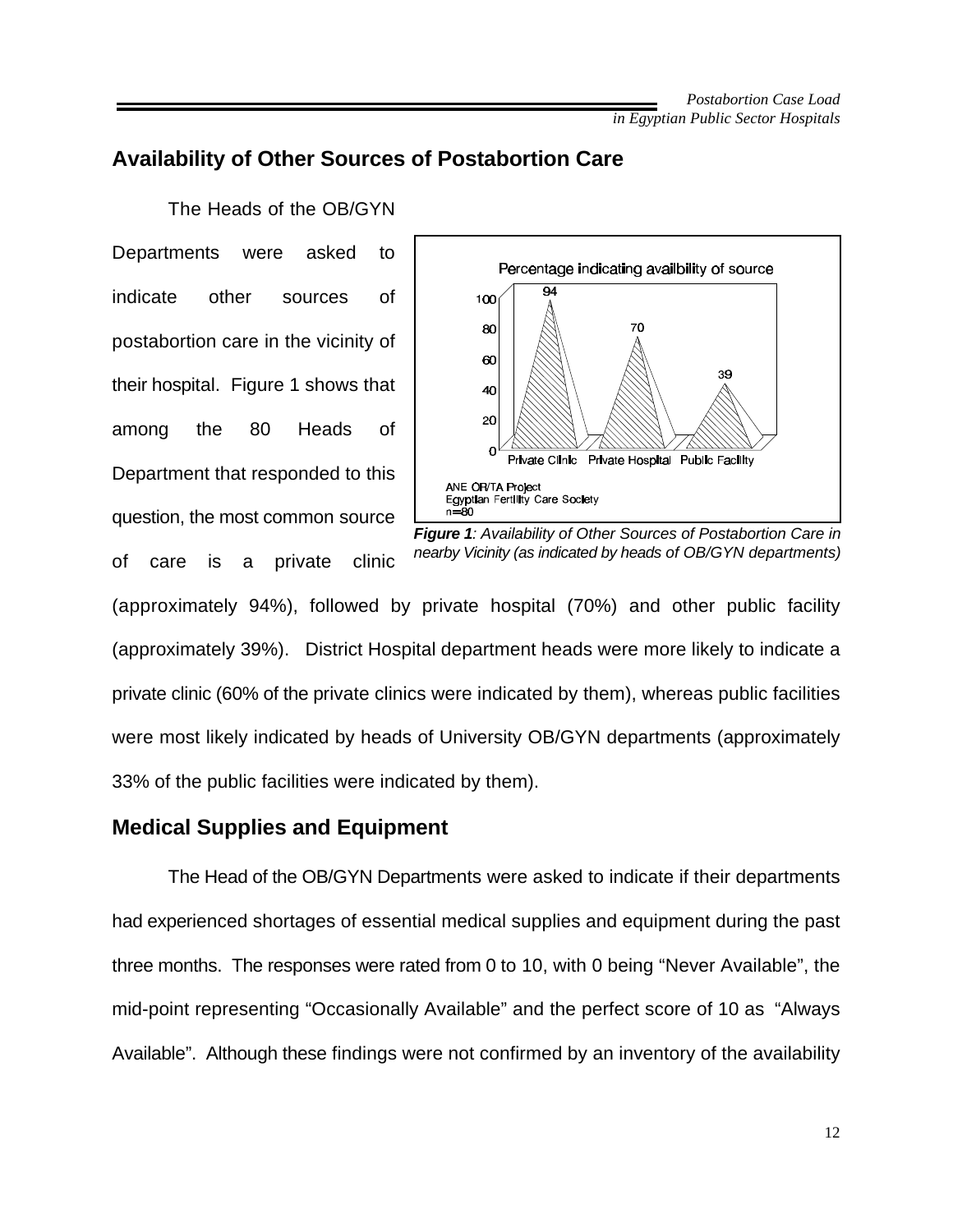of these supplies and equipment during the month of data collection, the results presented in this section are an indication of the ability of the public sector hospitals to provide quality medical services.

#### *Medical Supplies*

The reports from the Heads of OB/GYN Departments indicate that medical supplies are routinely available, as shown in the mean rank orders presented in Figure 2. Pain control medication (analgesics and local anesthetics), and infection control supplies (masks and





alcohol) scored the lowest, yet the absolute rank order for these supplies is not alarmingly low. Only about one quarter (28%) of the 81 Department Heads indicated a score of 7 or below, and fully 17 Department Heads reported that all supplies are always available (perfect score of 10). There is no a

significant difference in the availability of supplies by the type of hospital (p<.08), with General Hospitals reporting the lowest mean score of 8.08, compared to University Hospitals which reported the highest mean score of 9.34, indicating a consisted availability of medical supplies.



*Figure 3: Availability of Medical Equipment in OB/GYN Departments*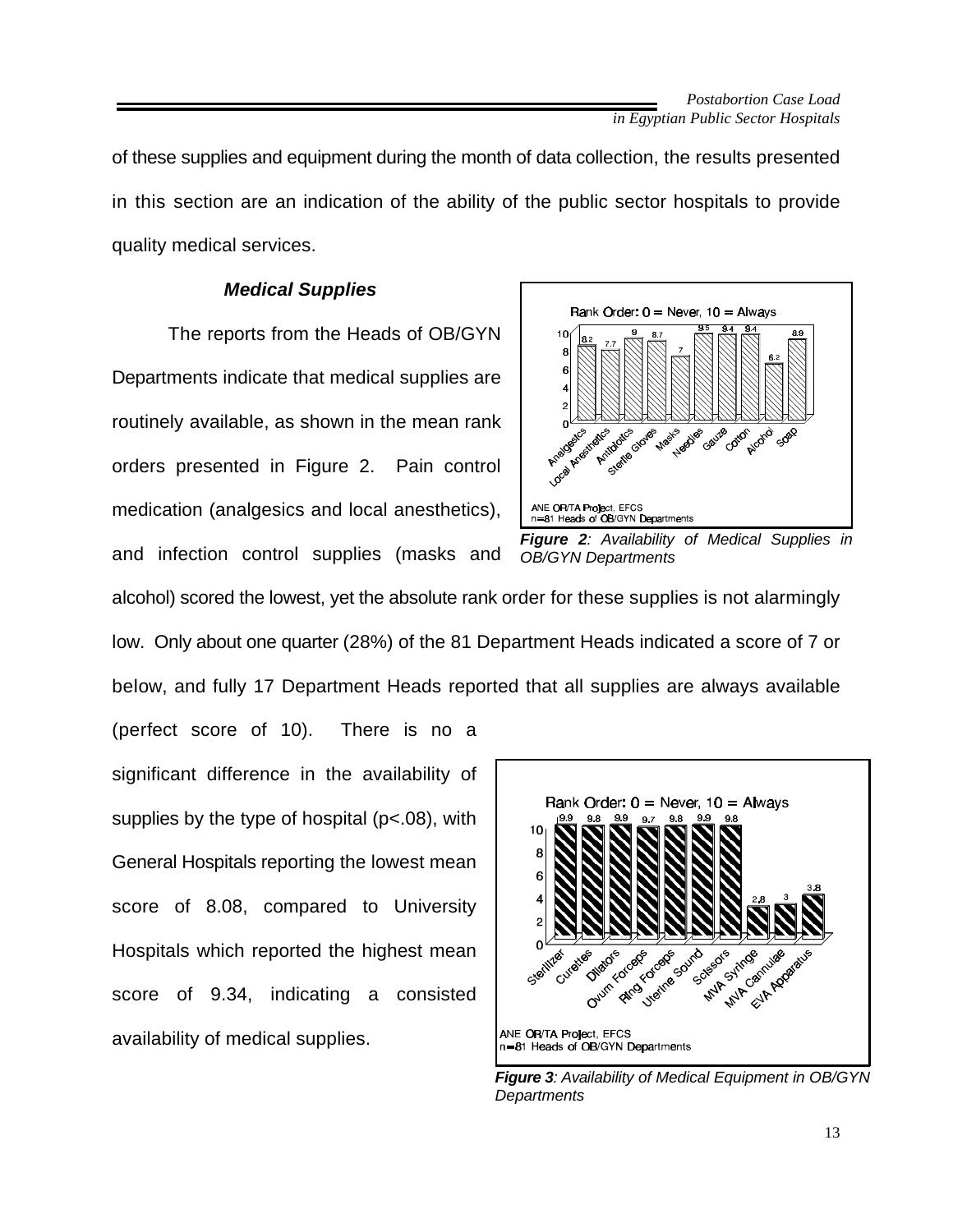#### **Medical Equipment**

There is sharp contrast in the availability of different types of postabortion related medical equipment as reported by the Department Heads. Sterilizers and instruments for D&C procedures are almost universally available. Vacuum aspiration related instruments are not commonly available, (Figure 3). The relative low scores for vacuum aspiration instruments negatively effects the overall mean score of 7.02 on the availability of all types of medical equipment. For example, approximately 63% of the Department Heads indicated that taken together, the overall availability of medical equipment was ranked lower than 7. In addition, there is a significant difference in the availability of medical equipment by the type of hospital (p<.008), with General and District Hospitals scoring lower overall means (6.6 and 6.8 respectively) than Teaching and University Hospitals (7.9 and 8.0 respectively).

### **Medical Records**

#### *Case Load Estimates*

A daily tally sheet recorded the number of admissions to each hospital's OB/GYN in-patient departments, by the reason of admission (e.g., obstetrics, gynecology, postabortion). The results presented in Figure 4 reveal that among the 22,656 admissions to the study's 86



*Figure 4: OB/GYN Department Admissions during 30 Day Period in Egyptian Public Sector Hospitals*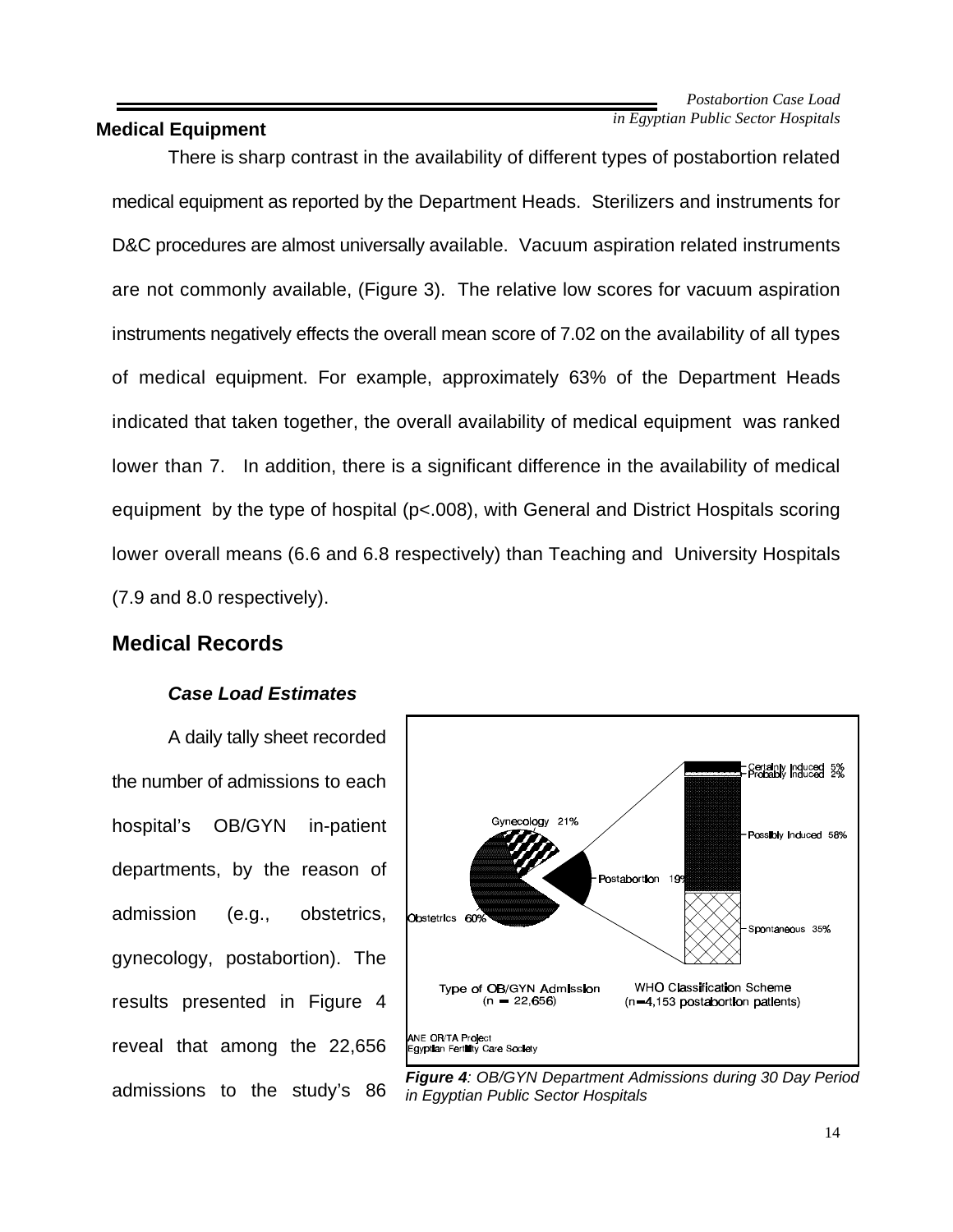hospitals during a continuous 30 day period, approximately one out of every five patients (19%) were admitted for treatment of an abortion, excluding those patients who were admitted for observation of a threatened abortion. The WHO recommended protocol for classifying morbidity related to abortion using hospital based survey results was applied to this study.<sup>5</sup> This protocol provides guidelines for classifying abortion cases according to criteria provided by the patient herself (e.g., contraceptive use at the time of the pregnancy, wantedness status of the pregnancy) and/or complications related to induced abortion noticed upon admission (e.g., foreign body in the genital tract, evidence of trauma, or uterine sepsis). The results presented in Figure 4 show that only 5% of the postabortion patients can be classified as "certainly induced" (sign of trauma or self-report of inducing the abortion), whereas approximately

one third (35%) are cases of spontaneous abortion (no other signs of abortion and the woman states the pregnancy was planned and wanted). In between these two poles of certainty lie the majority of cases which are either possibly

*Over 30 days period, approximately one every five patients were admitted for treatment of an abortion. According to the WHO classification, one third of these cases were spontaneous miscarriages, 58% possibly induced, 2% probably induced and 5% were classified as certainly induced.*

induced (58%) or probably induced (2%). WHO defines "probably" induced cases as when (1) the woman has signs of sepsis or peritonitis, and (2) the woman states the pregnancy was unplanned; "possibly" induced cases are defined when the woman has only one of the two signs of "probably induced". There is a significant difference (p<.0000) in patients'

 $5$  World Health Organization, "Protocol for Hospital Based Descriptive Studies of Mortality, Morbidity Related to Induced Abortion" WHO Project No. 86912, Task Force on Safety and Efficacy of Fertility Regulating Methods, revised edition of 14 August, 1987.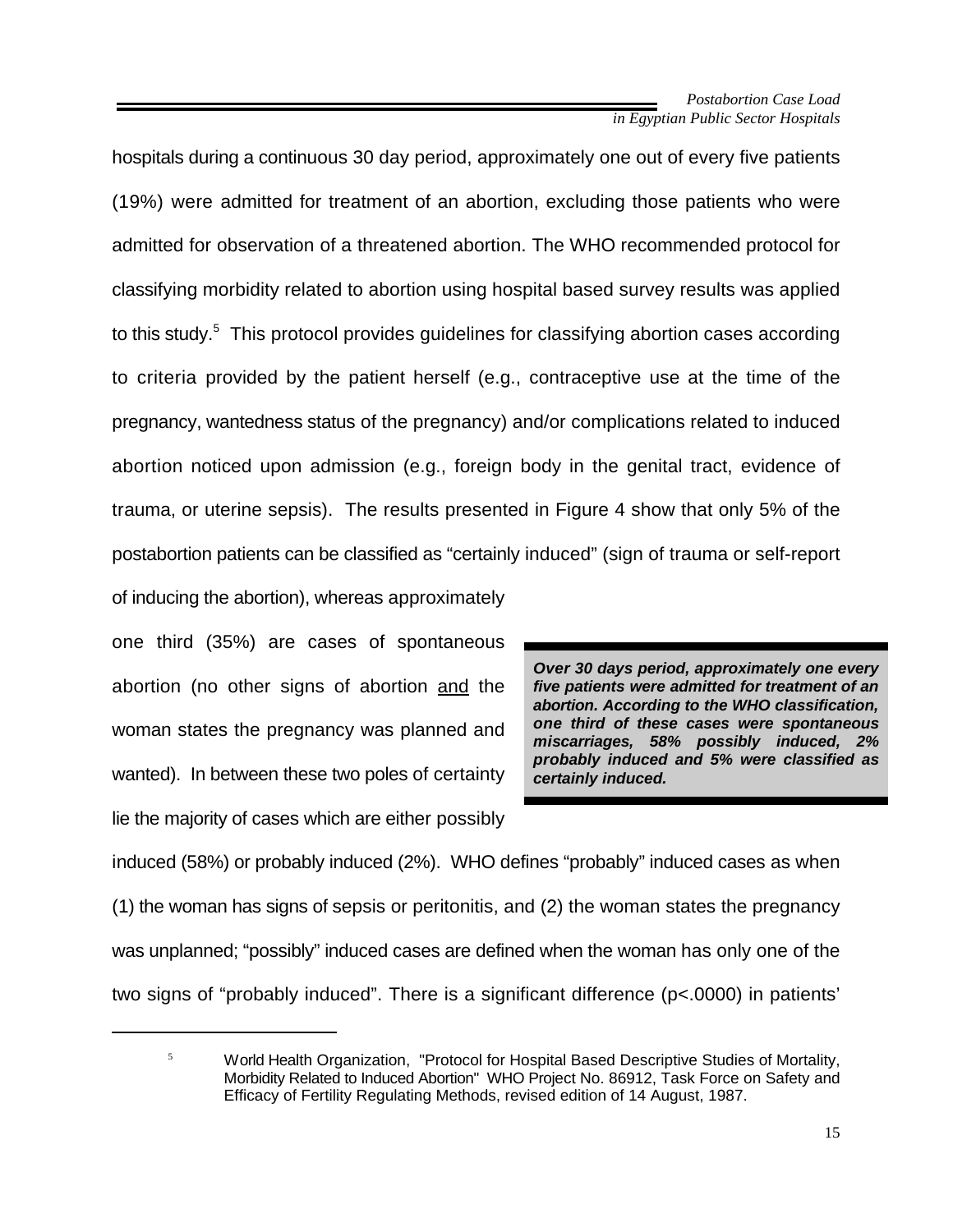mean age across the four categories of the WHO Classification Scheme. Patients' mean age who are classified as "certainly induced" is 30.41 years,"probably induced" is 29.25 years, "possibly induced" is 28.16 years and "spontaneous" is 25.68 years. Patients who certainly induced the abortion are hence more likely to be older than other categories, while miscarriage patients are more likely to be younger.

## **Postabortion Patient Characteristics**

| <b>Characteristic</b>                                                           | No.<br>$N = 4153$                                                | Percentage                                                   |  |
|---------------------------------------------------------------------------------|------------------------------------------------------------------|--------------------------------------------------------------|--|
| Age:<br>< 14<br>$15 - 19$<br>20-24<br>25-29<br>30-34<br>35-39<br>40-44<br>$45+$ | $\overline{2}$<br>353<br>1094<br>1117<br>779<br>569<br>194<br>45 | 00.0<br>08.5<br>26.3<br>26.9<br>18.8<br>13.7<br>04.7<br>01.1 |  |
| Mean<br>27.4<br>6.5<br><b>S.D.</b>                                              |                                                                  |                                                              |  |
| <b>Education:</b><br>No education<br>Primary<br>Secondary<br>University         | 2547<br>992<br>530<br>84                                         | 61.3<br>23.9<br>12.8<br>2.0                                  |  |
| Parity:<br>Nullipara<br>$1 - 2$<br>$3-5$<br>$6+$                                | 668<br>1575<br>1498<br>412                                       | 16.1<br>37.9<br>36.1<br>9.9                                  |  |
| <b>Mean</b><br>2.61<br><b>S.D.</b><br>2.2                                       |                                                                  |                                                              |  |

**Table 3 Postabortion Patients' Characteristics**

A total of 4,153 women were admitted to the 86 hospitals for postabortion care.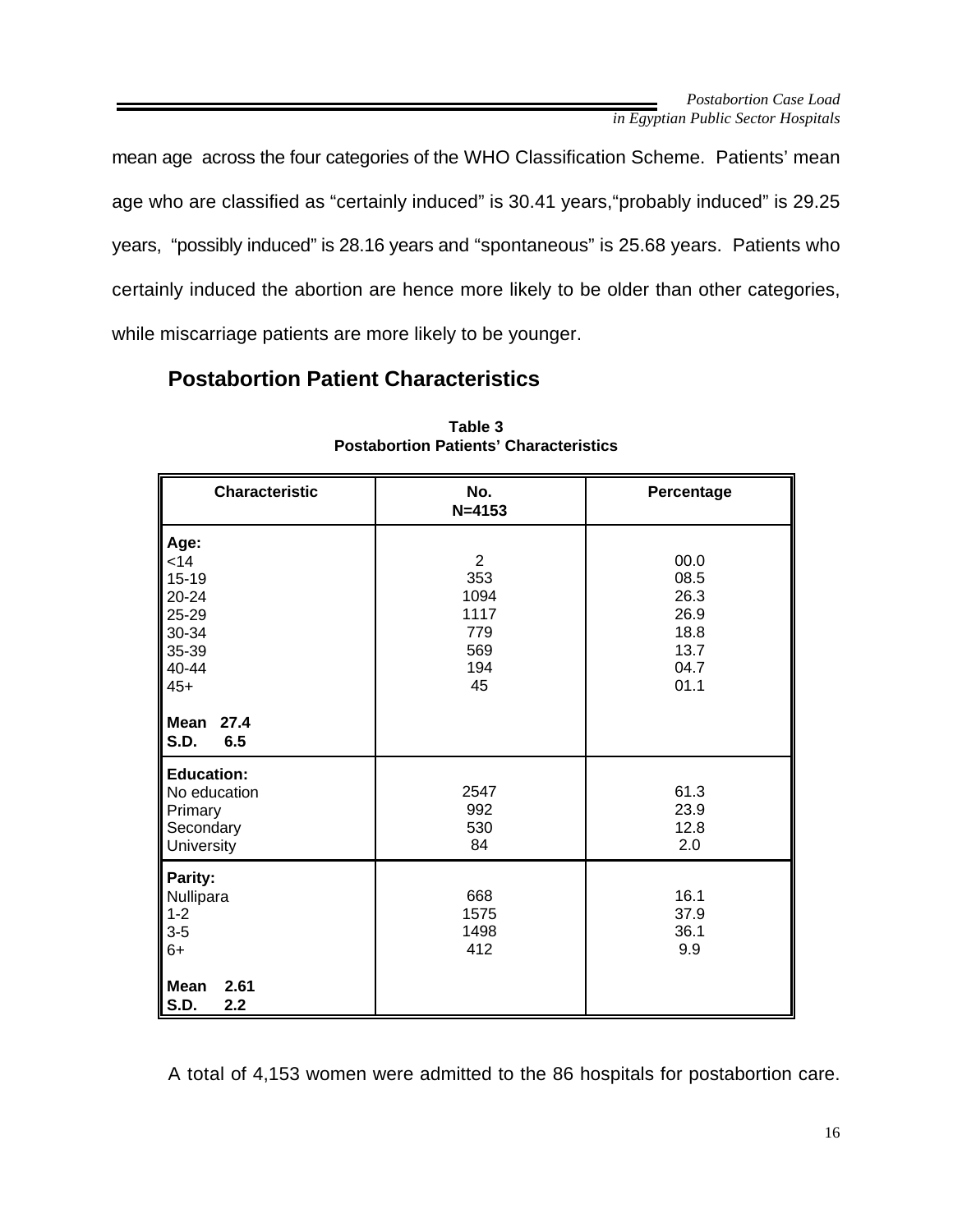Overall, the mean age of the postabortion patients is 27.43 years, the large majority ranging from 15 to 50 years (n=4,151 -- excluding the two cases less than 14 years). Approximately 61% of the postabortion patients do not have any formal education, 24% have obtained primary education, 13% have secondary and 2% have gone to a university  $(n=4,153)$ . The patients' mean parity is 2.61, ranging from  $0 - 10$  (n=4,132) and the mean number of previous pregnancies is 3.22, ranging from 0 - 14 (n=4,146). Approximately 37% (n=4,151) of the patients reported a previous miscarriage. The mean number of previous miscarriages among those patients is 1.59, ranging from 1 - 11 (n=1,523). Very few patients reported having previously (i.e., prior to the pregnancy just lost) induced an abortion: only 1.69% of the 4,153 cases. Among those who self-reported a previous abortion (n=70) the mean number of induced abortions was slightly higher than one (mean = 1.07, range 1 - 3), indicating the possibility of repeated abortions among this group of women. Only 4% of the postabortion patients stated that the abortion they just received treatment for was intentionally induced. Women who reported inducing the abortion are more likely to have been self-referred to the hospital for treatment (approximately 59%), than having been referred, (41%)

#### **Accessibility of Medical Treatment for Incomplete Abortion**

Approximately 56% of the 4,153 postabortion patients reported that they traveled more than 5 kilometers to the hospital where they received medical treatment for the incomplete abortion (conversely, about 44% traveled 5 km or fewer). Overall, two thirds of the 4,153 postabortion patients (69%) indicated that they were self-referred to the hospital; 19% were referred by a private health care provider, 9% were referred by a public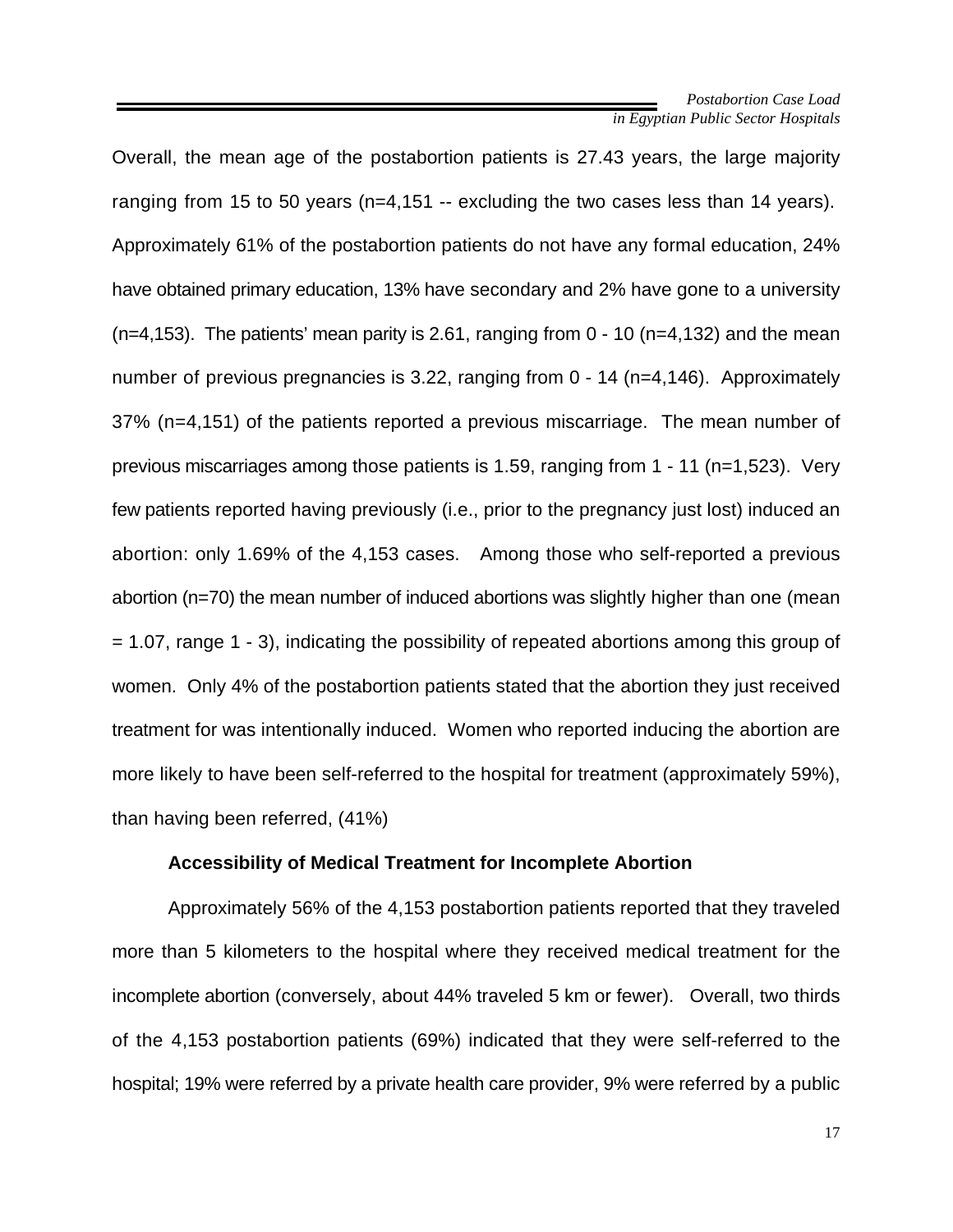health care facility and 3% were referred by a daya (or traditional mid-wife). There is probably a degree of response error in these two findings on distance traveled and source of referral. Some women will prefer to seek treatment for an incomplete abortion under conditions of anonymity, thus hiding previous contacts with health care providers or traveling a greater distance than necessary for care.

#### **Family Planning History**

Several indicators of postabortion patients' family planning history are presented in Figure 5. Approximately 47% report having ever used a contraceptive method in the past, which is less than the 68% of ever use among ever-married women and 70% among currently married women reported in the 1995 Egyptian DHS.





 Slightly less than one fifth (17%) of the postabortion patients reported having used a contraceptive method at the time they became pregnant with the fetus that was just aborted. Approximately 38% stated that the pregnancy just lost was planned whereas

about 56% of the patients reported that although the pregnancy was not planned it was in fact wanted. There is a moderately strong intention to begin using a contraceptive method during the postabortion period:

*Approximately 41% of the postabortion patients reported an intention to use a family planning method. Among those, only one half (48%) were actually provided a method prior to their discharge.*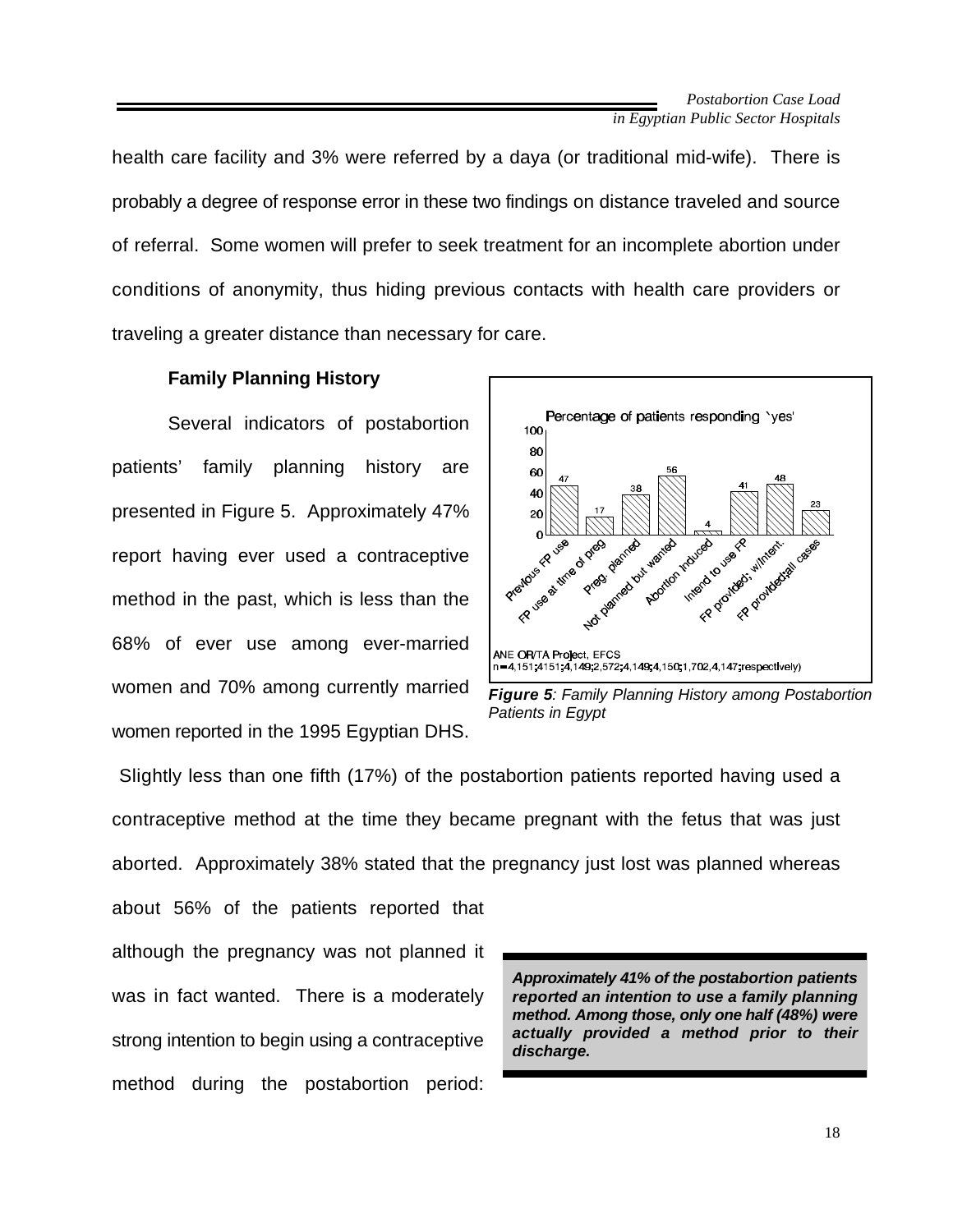approximately 41% of the patients reported such an intention. This proportion is slightly lower than the results from the 1995 Egyptian DHS that indicates 58% of currently married nonusers have the intention to use a family planning method some time in the future (although the two studies involve different samples which weakens the comparison). Among those who indicated an intention to use a contraceptive method, almost one half (48%) were actually provided a method prior to their discharge. Overall, among all of the 4,147 postabortion patients slightly less than one quarter (23%) were provided with a contraceptive method before they left the hospital.

#### **Medical Findings Upon Admission**

Overall the mean duration of hospital stay is 16.7 hours for the postabortion patients, ranging from 1 to 248 hours. Despite this considerable range there is little variation around the mean: a 95% confidence

interval bracketing the mean is 15.9 hours to 16.83 hours.

The mean gestational age of the pregnancies lost by postabortion patients is



*Figure 6: Gestational Age and Uterine Size, Postabortion Patients in Egypt*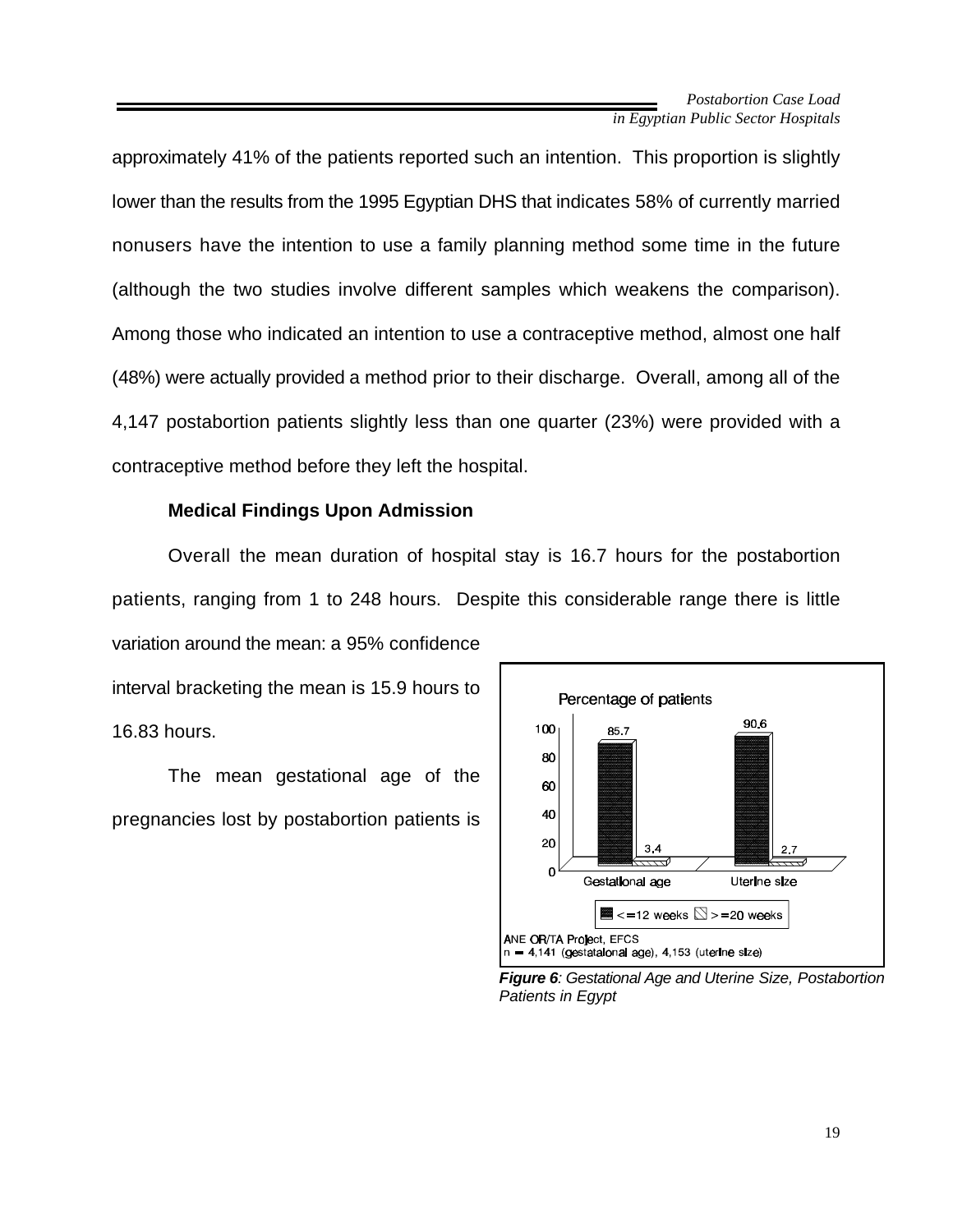10.79 weeks, ranging from 2 to 28 weeks.<sup>6</sup> A 95% confidence interval reveals little variation around this mean: 10.7 weeks to 10.9 weeks. Figure 6 reveals that the large majority of the cases (86%) had a gestational age of 12 weeks or less. Uterine size is closely correlated to the gestational age  $(r^2 = .84)$ , with the mean uterine size estimated at 10.4 weeks, ranging from 0 to 28 weeks). A 95% confidence interval reveals little variation around this mean: 9.94 weeks to 10.13 weeks. Almost all of the cases (90.6%) presented with a uterine size of 12 weeks or less.

The initial assessment of the abortion cases (excluding threatened abortion) is presented in Figure 7. Approximately 44% of the cases are Type of Abortion inevitable abortions, i.e., the Inevitable patient presented with bleeding and Missed the cervix was dilated. A little over one third of the patients (37%) are Complete incomplete abortions, i.e., bleeding, Incomplete dilated cervix and a partial expulsion of the products of conception are present. Approximately 14% of the



*Figure 7: Length of Stay at the Hospital by the Type of Abortion Diagnosed at Admission*

 $6 \times 10^6$  WHO recommends 28 weeks as the upper gestational limit in defining abortion "because it is used by most of the countries that have adopted a definition of abortion, because it complements the definition of stillbirth recommended by the WHO Expert Committee on Health Statistics, and because it corresponds to a definition given in the International classification of Diseases" (Spontaneous and Induced Abortion, WHO Geneva, 1970). Egypt does not have an officially endorsed definition of abortion. The point is relatively unimportant in the classification of postabortion patients, however, as only 3.27% of the fetal deaths had a gestational age of 20-27 weeks.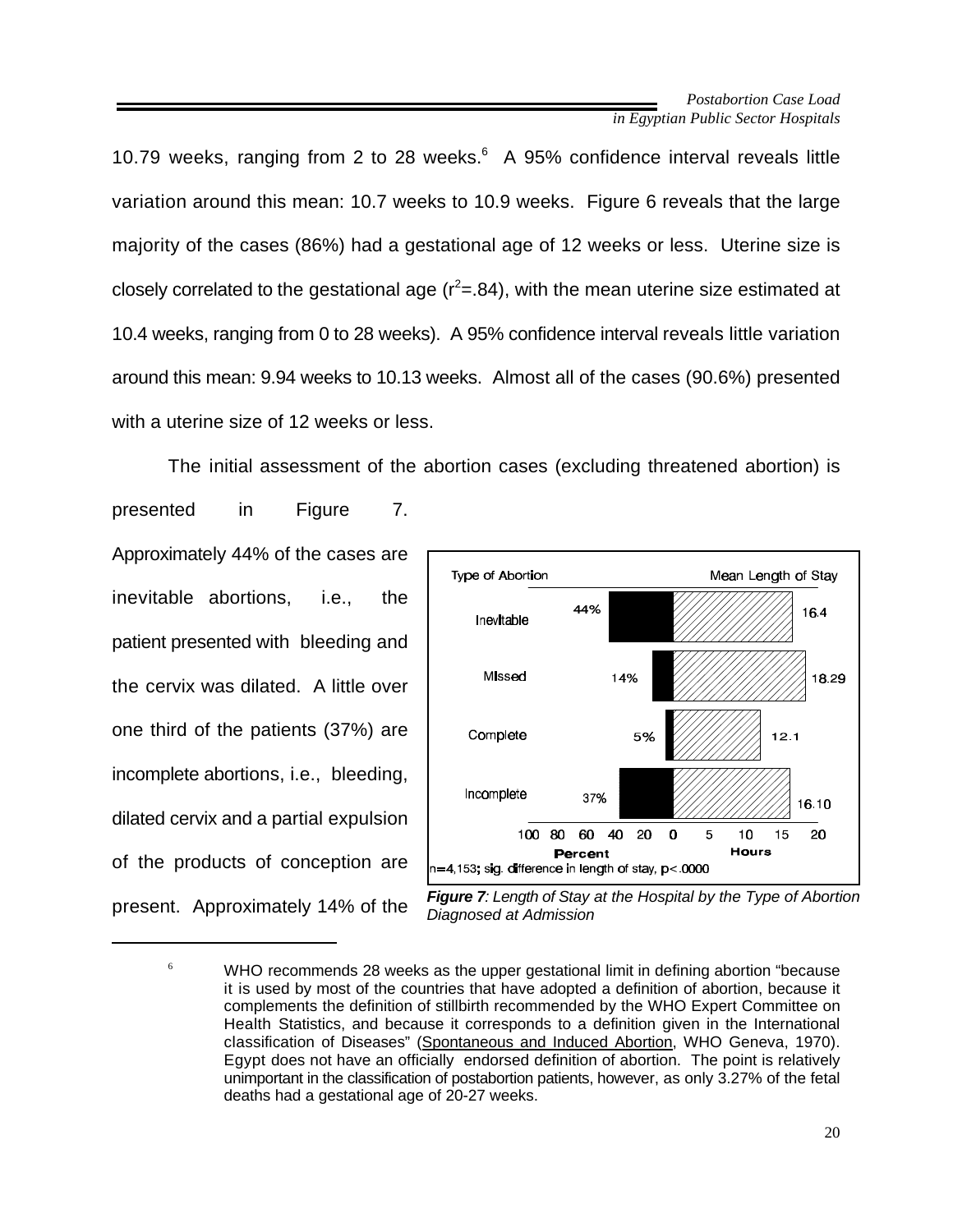cases are missed abortions, i.e., fetal demise with delayed expulsion in addition to other signs. There is a significant difference in the duration of stay by the type of abortion, (p<.0000) providing another indication of the relation between increased severity and duration of stay. Complete abortions





had a shorter length of stay (12.1 hours) than inevitable (16.44 hours), incomplete (16.10 hours) or missed (18.29 hours). The results presented in Figure 8 clearly show a limited range of complications and few cases of shock in the majority of the cases. Only about 14% of the cases presented with excessive blood loss, while the remaining 86% exhibited mild to moderate bleeding. Patients with severe hemorraghing were 1.26 times (odds ratio's confidence interval is 1.04 to 1.51) more likely to have traveled more than 5 kilometers to the hospital than patients who were admitted with mild to moderate hemorraghing. As a consequence of their deteriorated condition, patients with extreme blood loss upon admittance were significantly more likely (p<.0045) to have a longer duration of hospital stay (16.64 hours) than patients with mild to moderate. The medical record form included reference to three signs of trauma: vaginal and cervical tears, and uterine perforation. Less than 1% (0.7%) of the patients were diagnosed with one or more of these signs. In a similar manner, there were very few (4.96%) postabortion patients who presented with one or more signs of infection (fever, foul discharge, salpingitis, peritonitis).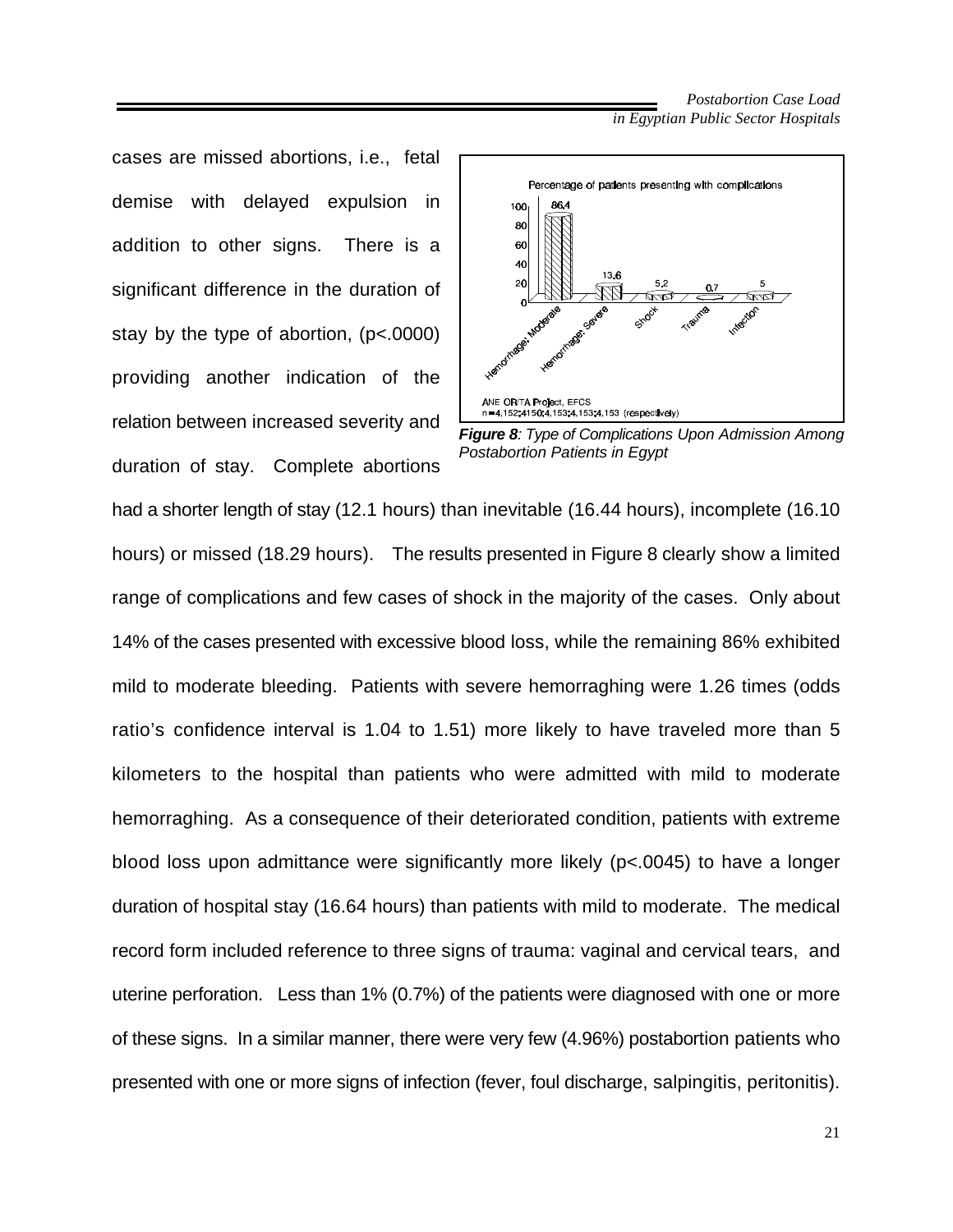Among those patients who presented with signs of trauma, approximately 28% also had a sign of infection. Patients who presented with severe hemorrhaging were also more likely to be in shock or show signs of trauma: 35% exhibited shock and 2.5% showed one or more signs of trauma, as opposed to patients with mild or moderate hemorrhaging where only 0.6% were in shock and 0.4% had one or more signs of trauma. Patients with severe hemorrhaging are 1.26 times more likely to have traveled 5 km or less to the hospital than are patients with mild hemorrhage.

#### **Surgical Procedures and Medical Treatment**

Dilatation and curettage (D&C) is the principal surgical technique used in the treatment of incomplete abortions in Egypt. Almost all of the 4.153 postabortion patients (98%) underwent a surgical procedure. Only 3% of these were treated with manual vacuum aspiration, and of those almost three quarters (72%) were from

None 8% Local 3% VA 3%<br>D&C plus MVA 2% D&C 95% General 89% Type of Surgical Procedure Type of Anesthesia  $(n=4,071)$  $(n=4, 147)$ ANE OR/TA Project Egyptian Fertility Care Society



Menia University Hospital which was a site of

*Almost 95% of incomplete abortion cases are treated with Dilation & Curettage (D&C). Only 3% are treated with manual vacuum aspiration. Majority of surgical procedures (89%) were done under general anesthesia.*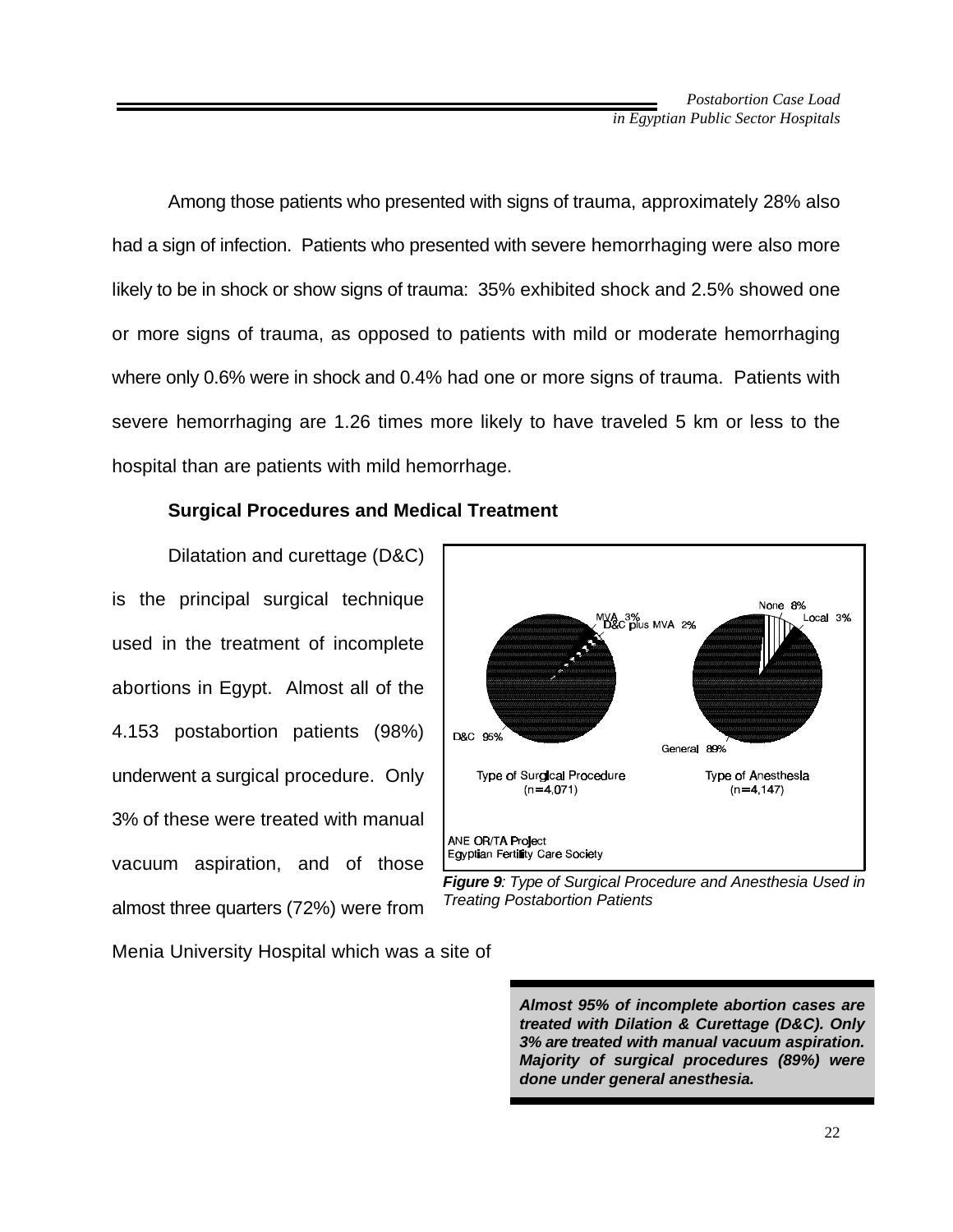the pilot project that introduced MVA.<sup>7</sup> A very small proportion (approximately 2%) of the patients were treated with both a D&C and MVA, and most of those (76%) were in Menia University Hospital. Figure 9 does not include reference to the 5 patients who were treated with electric vacuum aspiration (0.12% of the 4,076 patients in total who received a surgical treatment). Also excluded from Figure 9 are the 77 patients (1.85% of the total 4,153 cases in the sample) who either did not receive any surgical treatment (as the products of conception were completely expelled) or who were missing cases.

There is a significant difference in the mean duration of stay according to the type of surgical procedure used in the treatment of the postabortion patients (p<.0104): Patients treated with D&C stayed in the hospital on average 16.51 hours as compared to 14.34 hours for MVA patients and 11.14 hours for D&C plus MVA patients.

The 5 cases treated with electric vacuum aspiration had a mean gestational age of 17.2 weeks, which is significantly higher (prob F>.0000) than the 10.66 weeks for D&C cases, 10.68 weeks for MVA and 10.74 weeks for D&C plus MVA cases.<sup>8</sup>

 $\frac{1}{10}$  "Improving the Medical Care and Counseling of Postabortion Patients in Egypt" Final Project report, The Population Council's ANE OR/TA Project and the Egyptian Fertility Care Society, 1995

Duration of stay is affected by several factors in addition to the surgical procedure, as 8 suggested by it's association with several other indicators in this study. In addition some variables were not measured that can effect length of stay, chiefly a hospital's policies regarding discharge procedure.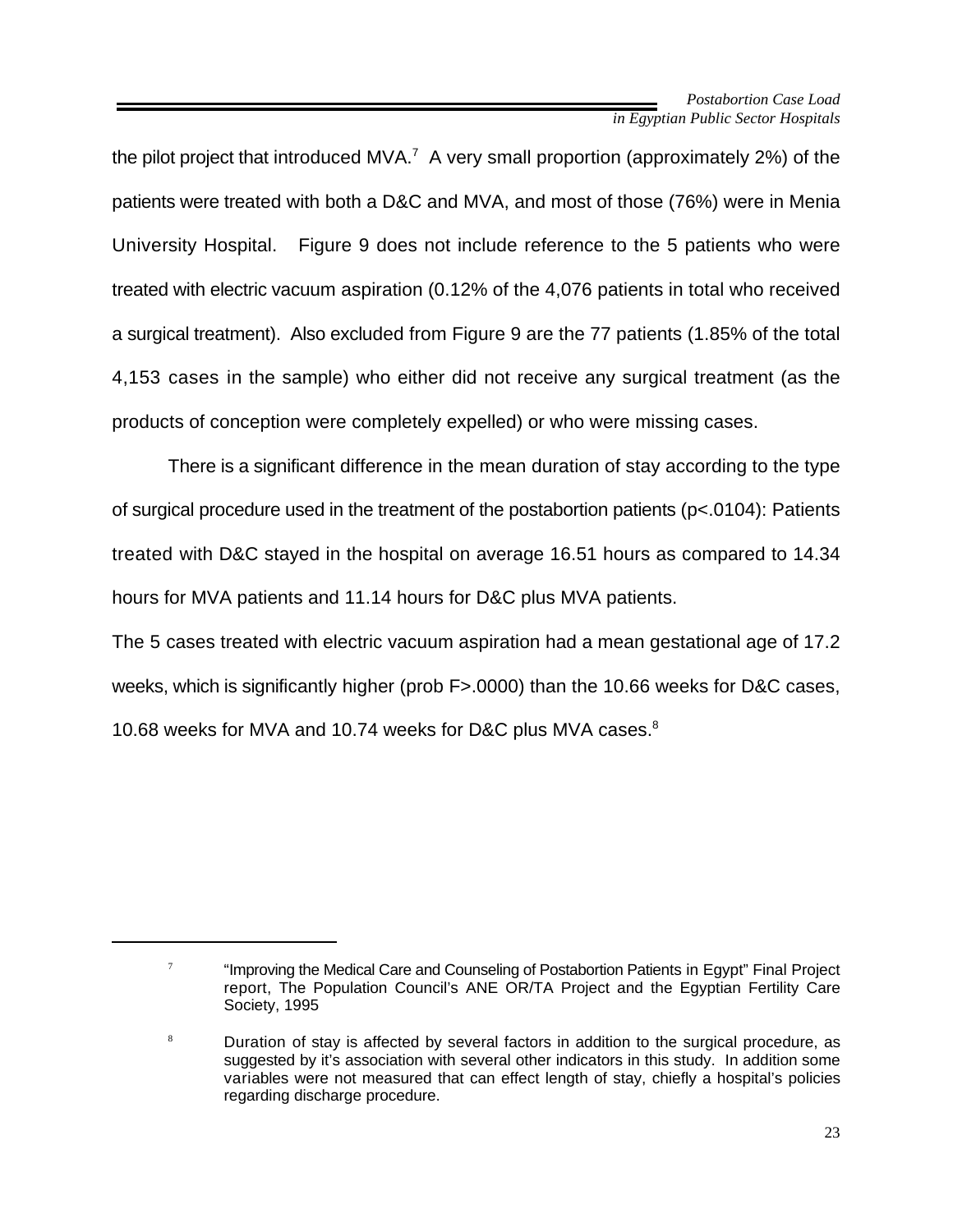Figure 9 also shows that general anesthesia is used with almost all (89%) of the

postabortion patients. A D&C procedure under general anesthesia carries a two to fourfold increased risk of mortality compared to vacuum aspiration under a local anesthesia. $9$  Among the 3% of the cases that received a local anesthesia, approximately 92% were in University hospitals -- 90% of which occurred in Menia University Hospital (the site of the



*Figure 10: Medications Administered to Postabortion Patients*

pilot study on improving postabortion care). Those patients who did not receive any anesthesia (8%) were more likely to be treated in district hospitals (54% of the 8%) or general hospitals (29% of the 8%). Figure 9 does not include reference to the 2 cases that received a spinal anesthesia (0.05% of the 4,149 cases with available information on the type of anesthesia).

Some type of pre-operative or post-operative pain control medication was used with slightly less than one half (44%) of the postabortion patients, either before or after the intervention (33% of the cases), or in combination (11%), (Figure 10). Less than one half (43%) of the patients who received a general anesthesia also were given a pre- and/or

 $P^9$  Petersen, H.B., et.al. "Comparative Risk of Death from Induced Abortion at 12 weeks or less Gestation Performed with Local versus General Anesthesia" American Journal of Obstetrics and Gynecology, vol. 141; 763-68; 1981.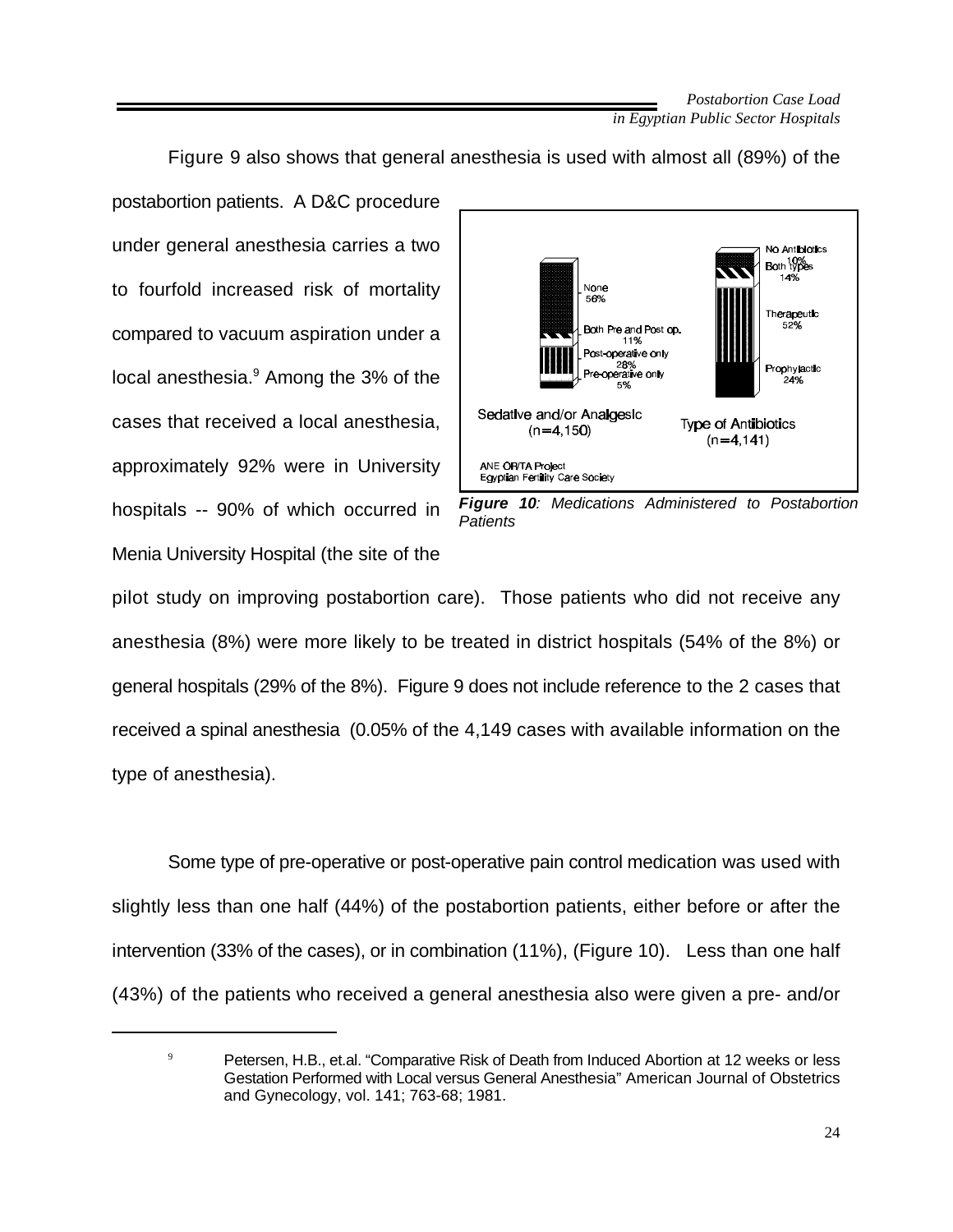post-operative sedative or analgesic. In comparison, almost all of the patients (approximately 96%) who received a local anesthesia also received a pre- and/or postoperative sedative or analgesic. Very few patients (approximately 10%) did not receive any type of pain control medication -- either an anesthetic alone or combined with a preor post-operative sedative or analgesic, (Figures 9 and 10). Figure 10 also presents information pertaining to the administration of antibiotics in postabortion treatment. It clearly shows a liberal use of therapeutic (52%) and prophylactic (24%), or a combination of both types (14%) as an element of the postabortion case management protocol being practiced in Egyptian public sector hospitals. It was noted that, among the approximately 5% of the cases that presented with signs of infection about 3% (n=404) did not receive any antibiotic prior to her discharge. The relatively high proportion of patients who received therapeutic antibiotics (52%) does not correspond to the small proportion of patients who presented with signs of infection (5%), suggesting a misclassification of therapeutic antibiotics and a corresponding increase in the proportion of patients receiving a prophylactic antibiotics.

The study collected information on three other types of medications administered to postabortion patients: oxytocin, intravenous fluids and blood transfusions. These are presented in Figure 11. Approximately one half of the postabortion patients received oxytocin or intravenous fluids, with fewer patients (approximately 7%) receiving a blood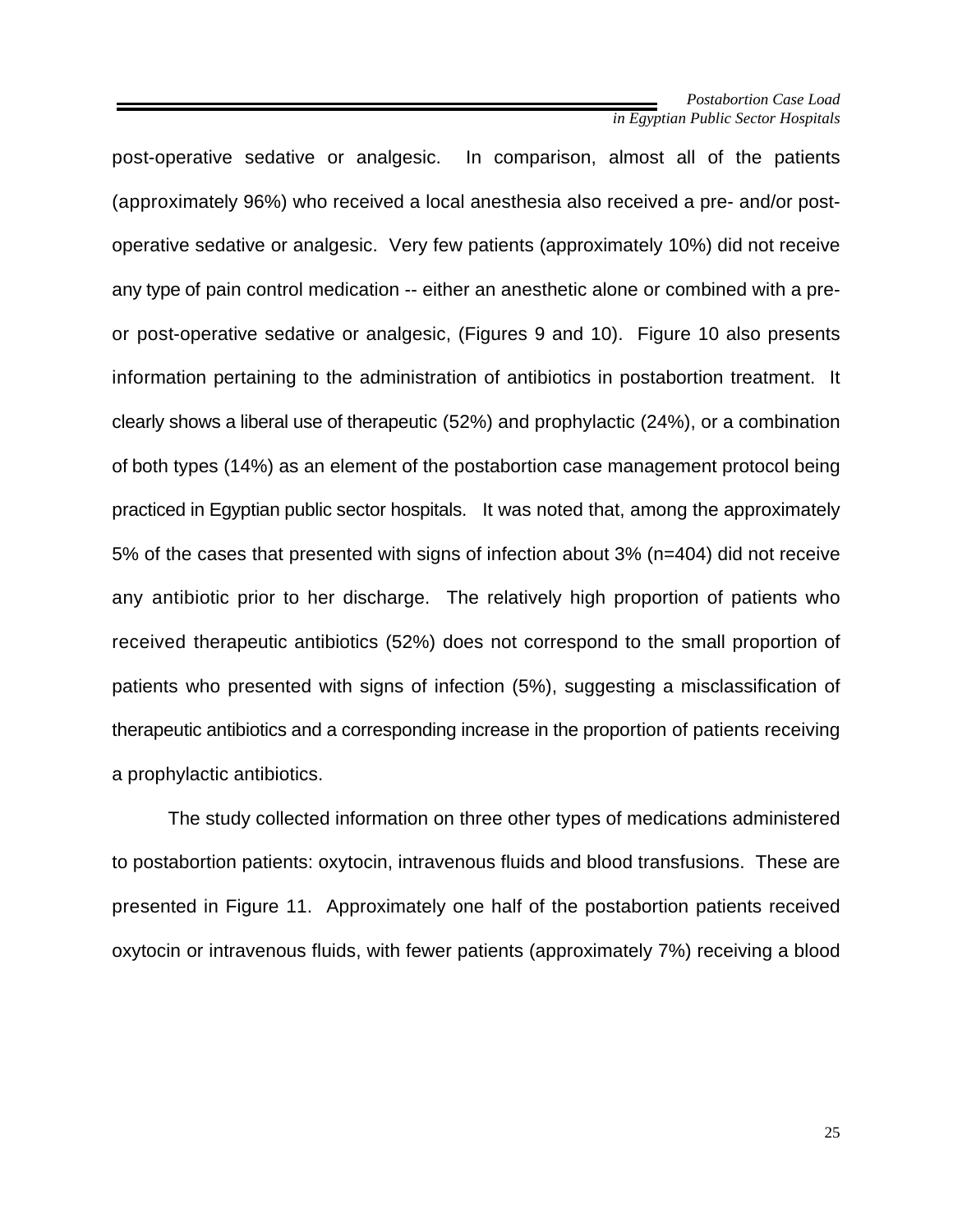transfusion. The mean gestational age among patients who received oxytocin is 11.18 weeks, which is significantly higher (prob F>.0000) than the mean gestational age of 10.29 weeks among patients who did not receive oxytocin.

Among the 2,390 postabortion patients who received intravenous



*Figure 11: Medications Administered to Postabortion Patients in Egypt*

fluids, 39% of the cases occurred in University hospitals and an additional 38% occurred in district hospitals. Of the 216 patients who were admitted with signs of shock the large majority (92%) were treated with intravenous fluids. The average duration of stay was significantly less for patients who received intravenous fluids (15.71 hours) than for patients who did not receive any fluids (17.29 hours), p<.0000, suggesting the beneficial effect of providing fluids on patient recovery.

Blood transfusions were infrequently administered to postabortion patients. When given, however, about one half (53%) of the 269 cases were in University hospitals. Patients with severe hemorrhaging were significantly more likely (p<.000) to have received blood transfusions (approximately 30% of the 565 cases) than patients with mild / moderate bleeding (approximately 3% of the 3,584 cases).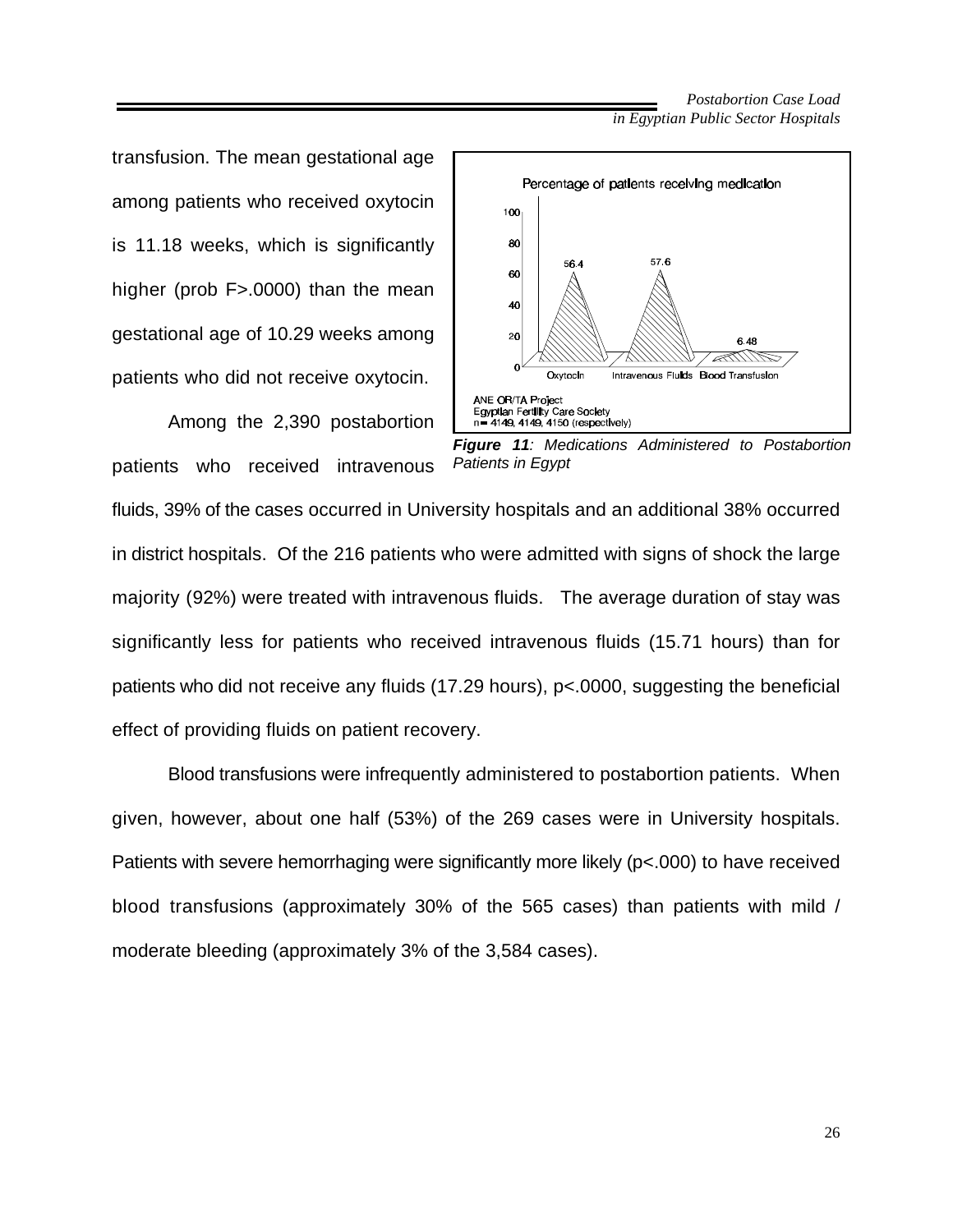#### **Patient Outcome**

| Type of<br>Hospital              | Number of<br><b>Postabortion</b><br><b>Admissions</b> | Number of<br><b>Facilities</b><br>(Among the<br>4,152 cases) | <b>Fatalities as a percent</b><br>of Postabortion<br><b>Admissions</b> |
|----------------------------------|-------------------------------------------------------|--------------------------------------------------------------|------------------------------------------------------------------------|
| <b>Frontier General Hospital</b> | 22                                                    | 5                                                            | 22.7                                                                   |
| <b>Lower District Hospital</b>   | 9                                                     |                                                              | 11.1                                                                   |
| <b>Lower District Hospital</b>   | 14                                                    |                                                              | 7.4                                                                    |
| <b>Lower General Hospital</b>    | 34                                                    |                                                              | 5.8                                                                    |
| <b>Upper District Hospital</b>   | 26                                                    |                                                              | 3.8                                                                    |
| <b>Lower District Hospital</b>   | 34                                                    |                                                              | 2.9                                                                    |
| <b>Lower General Hospital</b>    | 115                                                   |                                                              | 2.6                                                                    |
| <b>Lower District Hospital</b>   | 42                                                    |                                                              | 2.3                                                                    |
| <b>Lower Teaching Hospital</b>   | 51                                                    |                                                              | 1.9                                                                    |
| <b>Upper General Hospital</b>    | 54                                                    |                                                              | 1.8                                                                    |
| <b>Lower University Hospital</b> | 76                                                    |                                                              | 1.3                                                                    |
| Total                            | 477                                                   | 18                                                           |                                                                        |

**Table 4 Distribution of Postabortion Fatalities by Type of Hospital**

The medical record form included a single measure of patient status upon discharge: alive or dead. Table 4 shows that only 18 of the 4,153 patients died during the hospitalization for postabortion treatment, or a case fatality rate of 0.43 per 100 admissions. Approximately 56% of those deaths occurred in three of the eleven hospitals that had a fatality. One of those hospitals had a case fatality rate during the 30 day period of approximately 23 per 100 admissions --- which is quite elevated. Among the deceased, one third (33%) were admitted with severe hemorrhaging, 17% with signs of trauma and 17% with signs of shock.

## **CONCLUSIONS**

The sample of hospitals included in this study represents about 15% of the public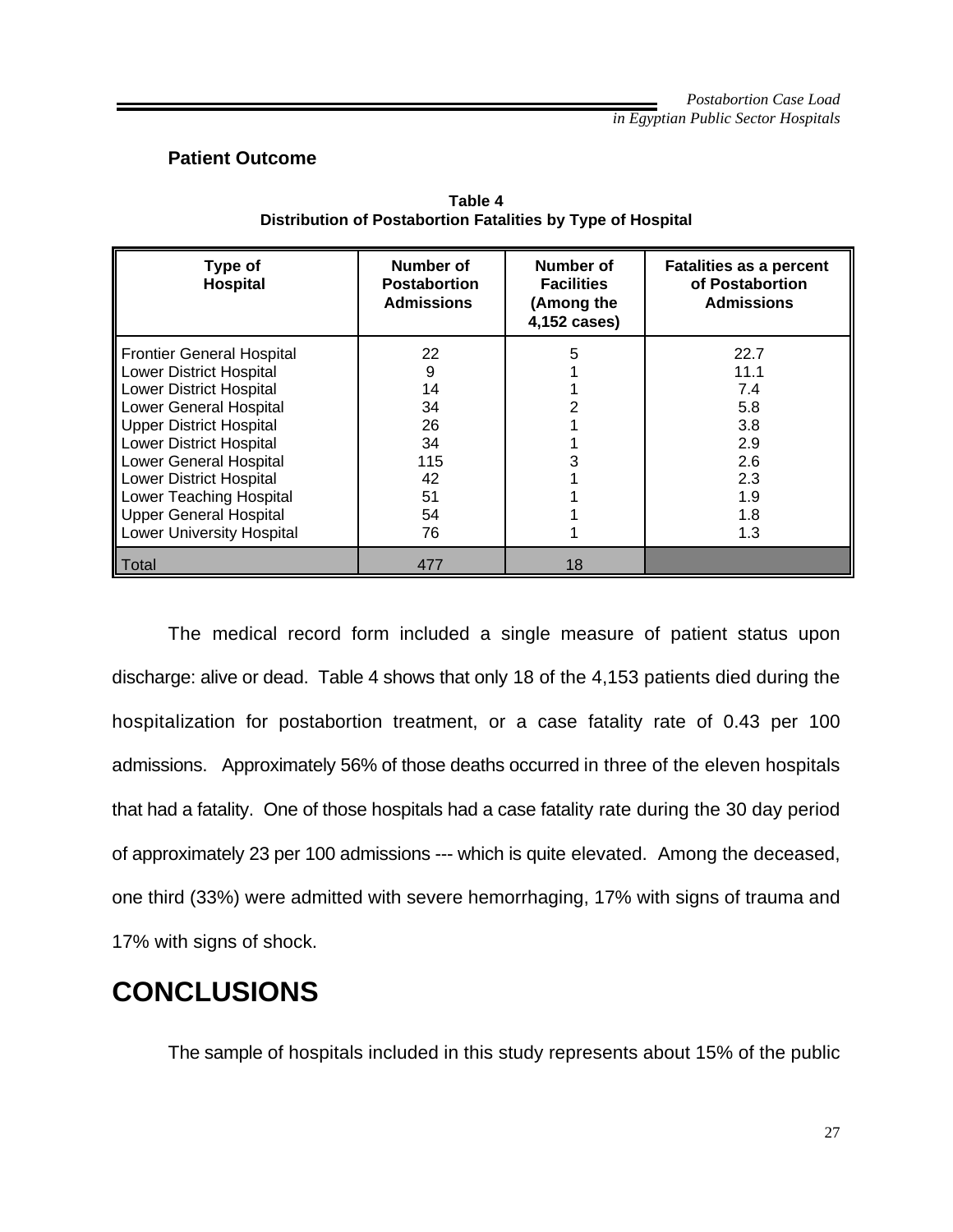sector hospitals operating in Egypt today. Taking this proportion as a starting point, an extrapolation of the case load figures collected in the study suggest that there are approximately 28,000 women presenting for postabortion treatment in Egyptian public sector hospitals each month, or about a 336,000 postabortion patients per annum. The significance of this estimate is increased when it is seen that only about one third of these cases are spontaneous miscarriages. The remaining cases -- about a quarter of a million patients per year -- can be considered as being largely avoidable. This finding draws attention to the use of scarce medical resources for the treatment of a condition that can be avoided through the provision of family planning to avoid unwanted and unplanned pregnancies.

There is some evidence in the study's findings that an important group of patients have suffered repeat miscarriages and a smaller, yet still important group has experienced repeated induced abortions. The special needs of these two types of patients should be addressed in the services they receive. The accessibility of medical care services for postabortion patients appears reasonably good, as just under one half of the patients reported traveling for less than 5 Kms and the wise spread availability of private and other public sector sources of care indicated by the OB/GYN Department Heads. In addition, two-thirds of the patients reported that they are self-referred -- which may be an indication of wide spread practices to self-induce the abortion or of women's fear of miscarriages. More research is needed on the abortion practices in Egypt to clarify issues surrounding induced and spontaneous abortions.

The findings relating to family planning history are most revealing of how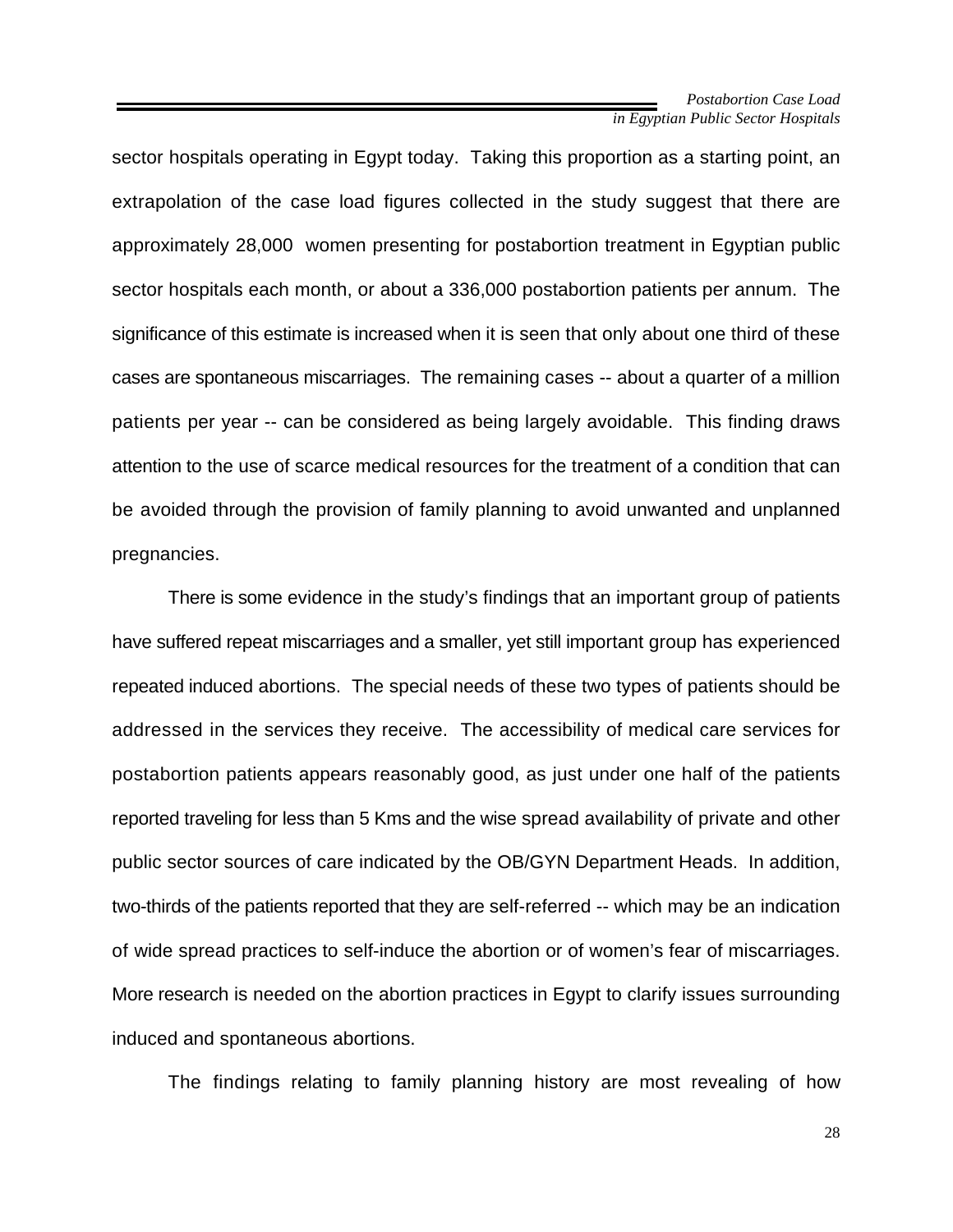postabortion patients have not been able to take advantage of Egypt's well developed family planning program. There is a relatively small proportion of patients who are "ever users" of a contraceptive method -- smaller than the national sample reported on in the 1995 Egyptian DHS. Linkages with the family planning program are clearly indicated as being needed, but the study's findings show that such linkages are not strong. Slightly less than one half of the postabortion patients who stated an intention to begin using a contraceptive method actually received one prior to leaving the hospital.

The majority of the study's findings relate to indicators of the medical treatment provided to incomplete abortion patients in Egypt. It is remarkable that the type and severity of the complications these patients present with are largely benign. Mild or moderate hemorrhage dominates the presenting symptoms, most commonly accompanied by an absence of shock, trauma or infection. Taken together these signs suggest that women are prompt about seeking treatment for the incomplete abortion, and that any self inflicted acts to induce an abortion do not involve dangerous mechanical instruments. Attention should not be drawn away from the relatively few patients who did present with severe hemorrhage: these patients are in acute need and are likely to require prompt treatment for shock and a surgical intervention for trauma. Their condition is further aggravated by the increased likelihood that they traveled a greater distance to the hospital.

An encouraging finding relates to the strong evidence that the pilot study on improving the postabortion medical treatment has been sustained. This is clearly seen in the use of manual vacuum aspiration instruments which, although not commonly used in Egypt, are predominantly found in one of the two hospitals that participated in the 1994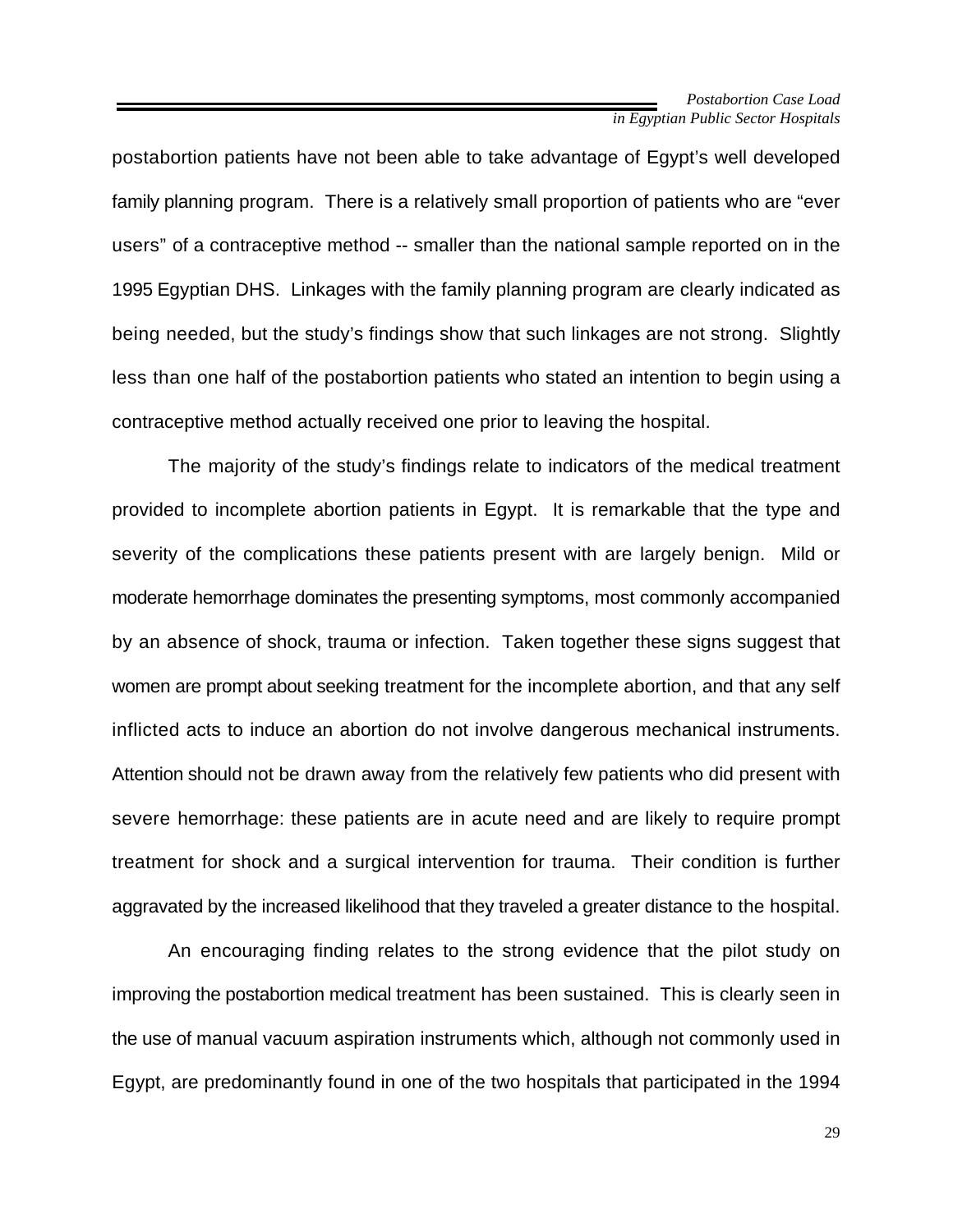training program.

The use of D&C dominates the customary surgical practice for treating incomplete abortions in Egypt. This procedure, coupled with an over reliance upon general anesthesia is troubling. Local anesthesia is infrequently used and is likely to be associated with the innovation of MVA as introduced into Menia University Hospital. Pain control is an important dimension of quality postabortion health care services. The type of medication and its timing are critical aspects of effective case management. Preoperative and post-operative sedation or analgesics are customary elements in clinical protocols, yet less than one half of the postabortion patients received either of these medications, however.

The study reveals an overly liberal use of antibiotics in the treatment of incomplete abortions in Egypt. Although only about 5% of the patients were diagnosed with a sign of infection approximately 90% received some type of antibiotic. The sub-standard aseptic procedures that exist in most hospitals probably contributes to the over use of antibiotics, yet considerations should be given to revising clinical protocols that can contribute to the emergence of resistant strains of bacterial infections. The use of oxytocin and intravenous fluids appears more rational, by comparison. Oxytocin was more likely to be used with later gestational ages. Fluids were likely to be administered to patients in shock, and were associated with a shorter length of stay (indicating a beneficial effect on recovery). Blood transfusions may not be provided as frequently as indicated. Although about 14% of the patients had severe bleeding only about one third of those patients received a blood transfusion.

30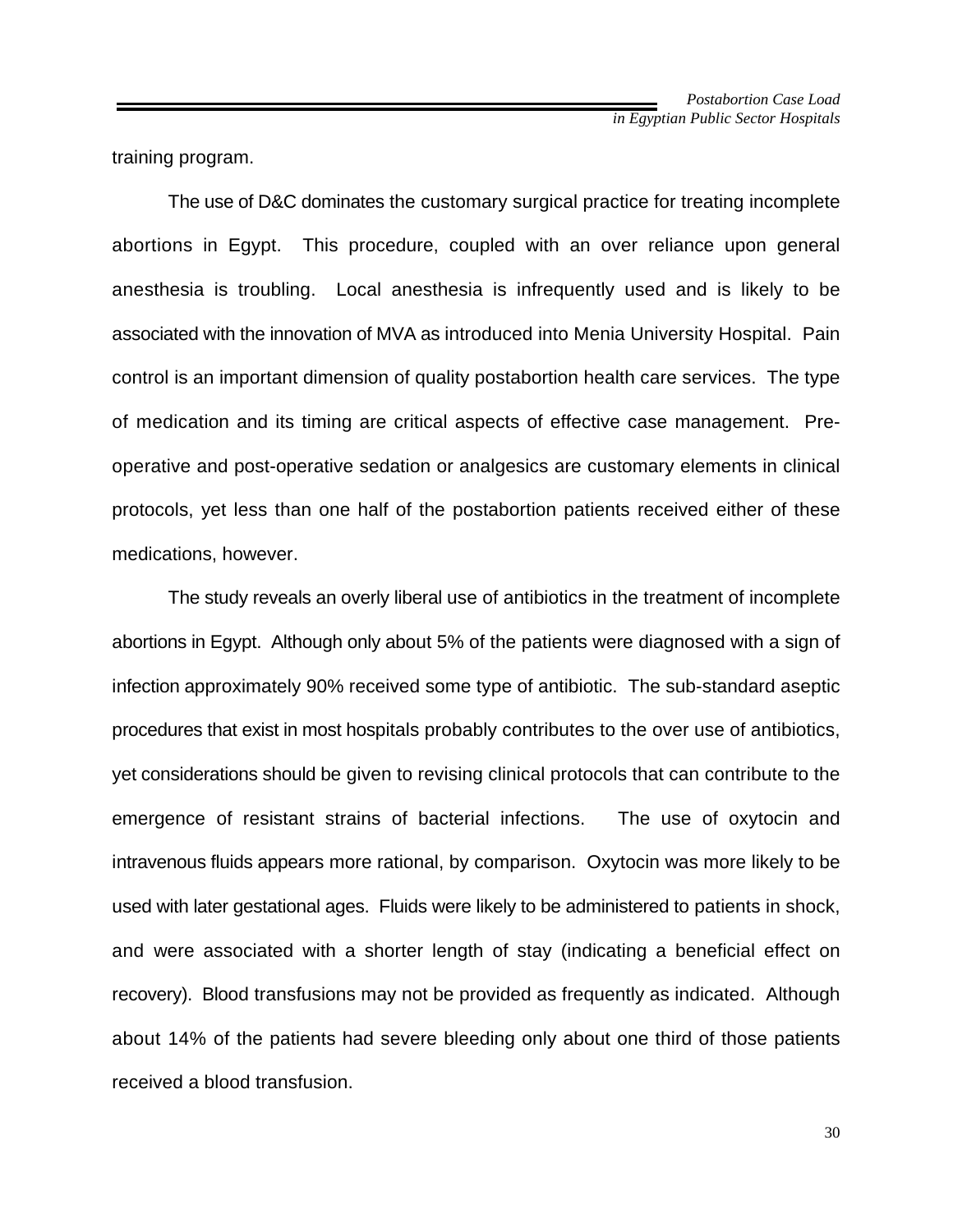The incomplete abortion case fatality rate among the patients in this study during the 30 day period is 0.43%. This is probably due to the absence of severe bleeding, trauma, shock or infection among the postabortion patients, coupled with the large proportion who self-referred and traveled less than 5 km (indicating prompt treatment). Of concern, however, is an indication that the fatalities appear to cluster in a few hospitals.

# **RECOMMENDATIONS**

Based upon the findings of this study, and taking into consideration the experience gained in improving the medical care and counseling of postabortion patients in Egypt through the 1994 pilot study, the following recommendations are made:

- 1. Increase the availability of manual vacuum aspiration instruments in Egypt through: (a) Government procurement and distribution through Ministry of Health and Population channels, and (b) Private sector importation and sale of MVA instruments.
- 2. Monitor the on-going small scale expansion of the postabortion scaling-up study and interpret the results from that program of operations research in light of the national significance of the postabortion case load that has been indicated by this study.
- 3. Continue the development of programs that promote linkages between inpatient OB/GYN medical care and Family Planning services, particularly postabortion and post-partum.
- 4. Physician training programs in Egypt, (e.g., medical school and postgraduate, in-service training programs) need to emphasize the rational use of antibiotics, observation of aseptic protocols, use of low level pain control medication and patient counseling/referral for preventive care services.
- 5. Conduct of community level studies of abortion activity to identify the determinates of induced abortion, methods used for induction, and the morbidity associated with unsafe and illegal procedures.